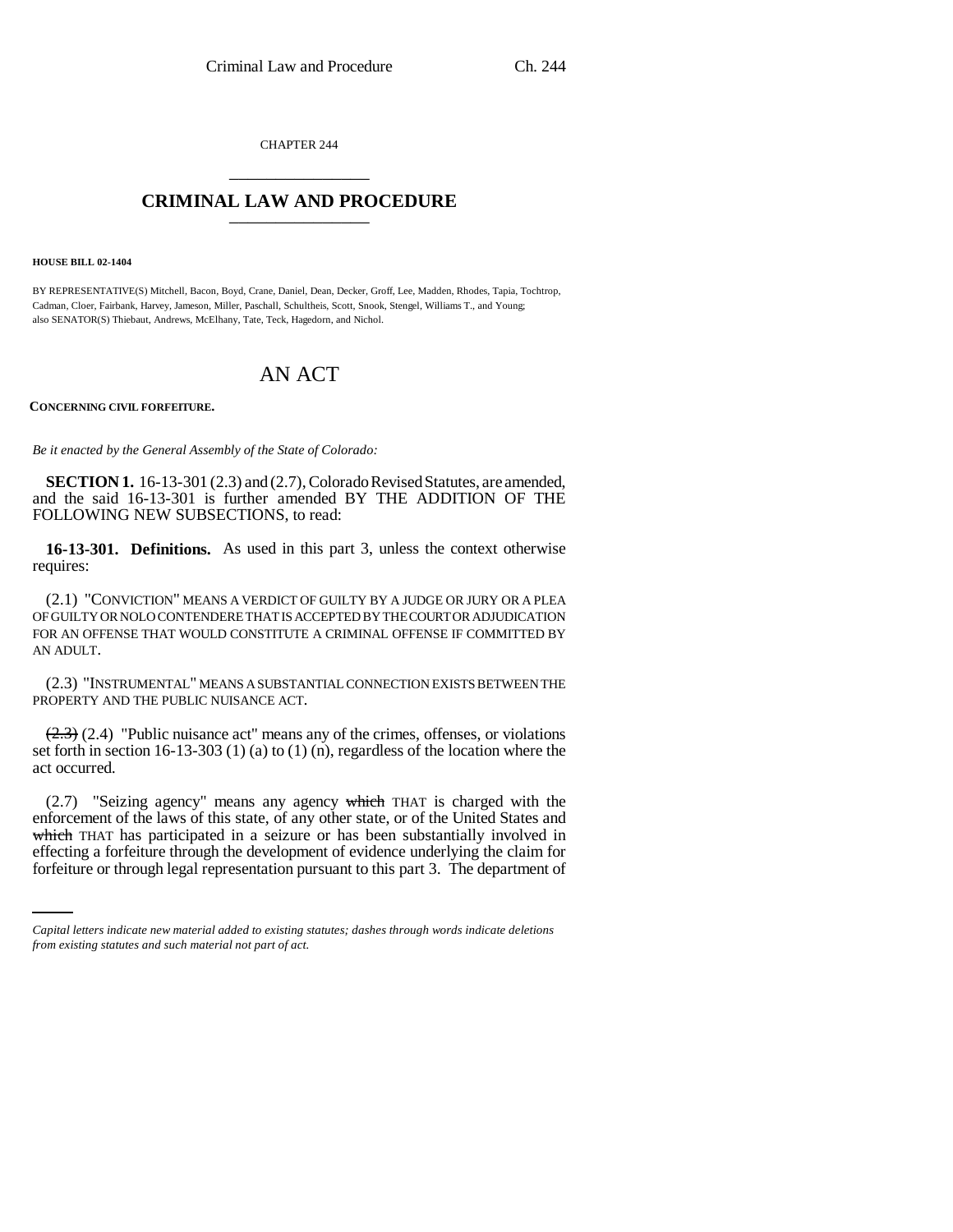corrections, and the division of wildlife in the department of natural resources, AND A MULTI-JURISDICTIONAL LAW ENFORCEMENT TASK FORCE shall be deemed to be included under this definition.

**SECTION 2.** 16-13-303 (5.1) and (5.2), Colorado Revised Statutes, are amended to read:

**16-13-303. Class 1 public nuisance.** (5.1) (a) In any action to forfeit property pursuant to this part 3, the plaintiff, in addition to any other matter which must be proven in the plaintiff's case in chief, shall prove by a preponderance of CLEAR AND CONVINCING evidence that possession of the property is unlawful or that the owner of the property was a party to the creation of the public nuisance. THE PLAINTIFF SHALL ALSO PROVE BY CLEAR AND CONVINCING EVIDENCE THAT THE PROPERTY WAS INSTRUMENTAL IN THE COMMISSION OR FACILITATION OF A CRIME CREATING A PUBLIC NUISANCE OR THE PROPERTY CONSTITUTES TRACEABLE PROCEEDS OF THE CRIME OR RELATED CRIMINAL ACTIVITY. PRIOR TO AN ENTRY OF JUDGMENT OF FORFEITURE, THE COURT SHALL MAKE A FINDING BASED UPON CLEAR AND CONVINCING EVIDENCE THAT THE VALUE OF THE PROPERTY TO BE FORFEITED IS PROPORTIONAL TO THE CRIME OR RELATED CRIMINAL ACTIVITY.

(a.5) UNDER PROPORTIONALITY REVIEW, THE COURT SHALL ENSURE THAT THE FORFEITURE MEETS THE REMEDIAL PURPOSE OF THE STATUTE. THE COURT SHALL BE GUIDED BY OBJECTIVE CRITERIA INCLUDING:

(I) THE SEVERITY OF THE OFFENSE OR RELATED CRIMINAL ACTIVITY AND THE HARM OR RISK OF HARM TO THE PUBLIC;

(II) THE FINANCIAL GAIN DERIVED OR SOUGHT TO BE DERIVED THROUGH COMMISSION OF THE OFFENSE OR RELATED CRIMINAL ACTIVITY;

(III) THE ACTUAL OR INTENDED LOSS TO VICTIMS DUE TO COMMISSION OF THE OFFENSE OR RELATED CRIMINAL ACTIVITY;

(IV) THE EXTENT OF THE PROPERTY OWNER'S INVOLVEMENT IN THE OFFENSE OR RELATED CRIMINAL ACTIVITY;

(V) WHETHER THE OFFENSE WAS PART OF AN ONGOING PATTERN OF RELATED CRIMINAL ACTIVITY; AND

(VI) THE VALUE OF THE OWNER'S INTEREST IN THE PROPERTY.

(b) As used in paragraph (a) of this subsection (5.1), an owner was a "party to the creation of the public nuisance" if it is established that:

(I) The owner was involved in the public nuisance act; or

(II) The owner knew or reasonably should have known of the public nuisance act OR HAD NOTICE OF THE ACTS CREATING THE PUBLIC NUISANCE;

(III) NOTWITHSTANDING THE PROVISIONS OF SUBPARAGRAPH (II) OF THIS PARAGRAPH (b), IF THE PLAINTIFF PROVES BY CLEAR AND CONVINCING EVIDENCE THE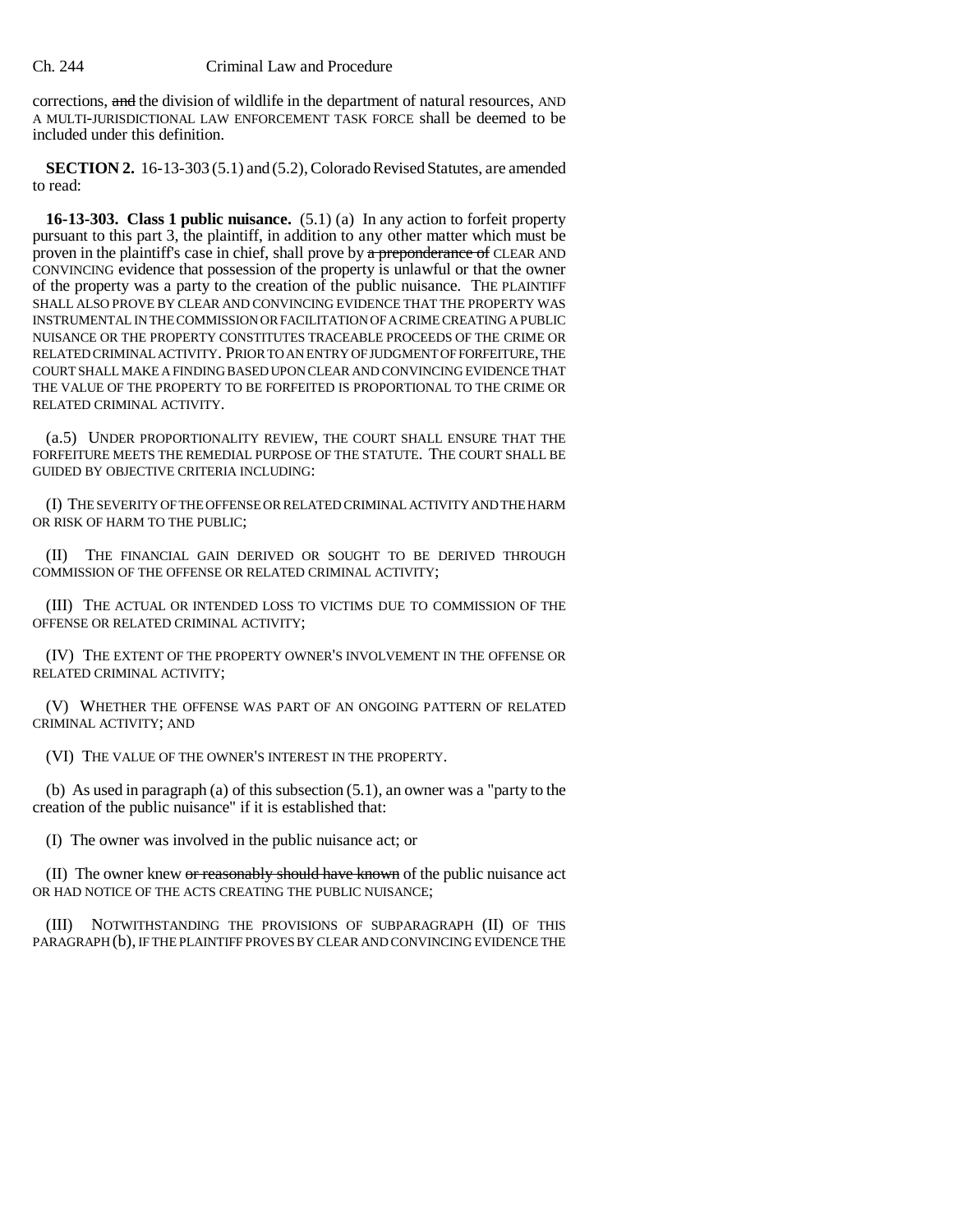OWNER KNEW OR HAD NOTICE OF THE PUBLIC NUISANCE, THE OWNER MUST PROVE BY A PREPONDERANCE OF THE EVIDENCE THAT THE OWNER TOOK REASONABLE STEPS TO PROHIBIT OR ABATE THE UNLAWFUL USE OF THE PROPERTY FOR THE COURT TO FIND THE OWNER WAS NOT A PARTY TO THE CREATION OF THE PUBLIC NUISANCE.

 $(5.2)$  (a) It shall be an affirmative defense that, and the property of a person who was not involved in the public nuisance act or acts shall not be forfeited if, the person establishes by a preponderance of evidence that the person took all reasonable steps to abate the public nuisance and took all reasonable steps to prevent the property from becoming a public nuisance or from becoming involved in the public nuisance act. WITH RESPECT TO A PARTIAL OR WHOLE OWNERSHIP INTEREST IN EXISTENCE AT THE TIME THE CONDUCT CONSTITUTING A PUBLIC NUISANCE TOOK PLACE, "INNOCENT OWNER" MEANS ANY OWNER WHO:

(I) DID NOT HAVE ACTUAL KNOWLEDGE OF THE CONDUCT CONSTITUTING A PUBLIC NUISANCE OR NOTICE OF AN ACT OR CIRCUMSTANCE CREATING THE PUBLIC NUISANCE, NOTICE IS SATISFIED BY, BUT NOT LIMITED TO SENDING NOTICE OF AN ACT OR CIRCUMSTANCE CREATING THE PUBLIC NUISANCE BY CERTIFIED MAIL; OR

(II) UPON LEARNING OF THE CONDUCT CONSTITUTING A PUBLIC NUISANCE, TOOK REASONABLE ACTION TO PROHIBIT SUCH USE OF THE PROPERTY. AN OWNER MAY DEMONSTRATE THAT HE OR SHE TOOK REASONABLE ACTION TO PROHIBIT THE CONDUCT CONSTITUTING A PUBLIC NUISANCE IF THE OWNER:

(A) TIMELY REVOKED OR ATTEMPTED TO REVOKE PERMISSION FOR THE PERSONS ENGAGING IN SUCH CONDUCT TO USE THE PROPERTY; OR

(B) TOOK REASONABLE ACTION TO DISCOURAGE OR PREVENT THE USE OF THE PROPERTY IN CONDUCT CONSTITUTING A PUBLIC NUISANCE.

(b) WITH RESPECT TO A PARTIAL OR WHOLE OWNERSHIP INTEREST ACQUIRED AFTER THE CONDUCT CONSTITUTING A PUBLIC NUISANCE HAS OCCURRED, "INNOCENT OWNER" MEANS A PERSON WHO, AT THE TIME HE OR SHE ACQUIRED THE INTEREST IN THE PROPERTY, HAD NO KNOWLEDGE THAT THE ILLEGAL CONDUCT SUBJECTING THE PROPERTY TO SEIZURE HAD OCCURRED OR THAT THE PROPERTY HAD BEEN SEIZED FOR FORFEITURE, AND:

(I) ACQUIRED AN INTEREST IN THE PROPERTY IN A BONA FIDE TRANSACTION FOR VALUE; OR

(II) ACQUIRED AN INTEREST IN THE PROPERTY THROUGH PROBATE OR INHERITANCE; OR

(III) ACQUIRED AN INTEREST IN THE PROPERTY THROUGH DISSOLUTION OF MARRIAGE OR BY OPERATION OF LAW.

(c) AN INNOCENT OWNER'S INTEREST IN PROPERTY SHALL NOT BE FORFEITED UNDER ANY PROVISION OF STATE LAW. AN INNOCENT OWNER HAS THE BURDEN OF PROVING BY A PREPONDERANCE OF THE EVIDENCE THAT HE OR SHE HAS AN OWNERSHIP INTEREST IN THE SUBJECT PROPERTY. THE PROSECUTING ATTORNEY SHALL HAVE THE BURDEN OF ESTABLISHING BY CLEAR AND CONVINCING EVIDENCE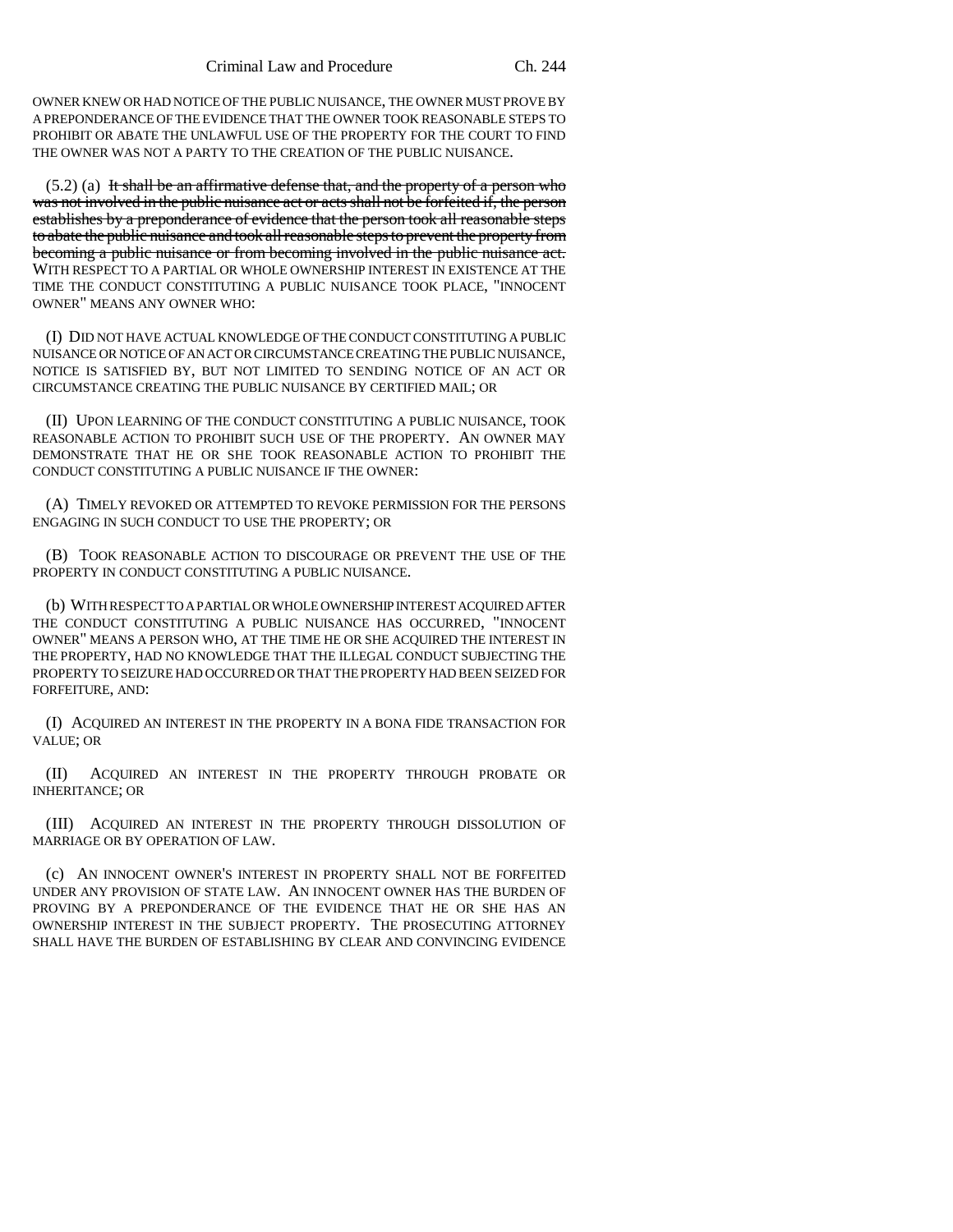THAT AN INDIVIDUAL IS NOT AN INNOCENT OWNER.

**SECTION 3.** 16-13-307, Colorado Revised Statutes, is amended BY THE ADDITION OF THE FOLLOWING NEW SUBSECTIONS to read:

**16-13-307. Jurisdiction - venue - parties - process.** (1.5) NO JUDGMENT OF FORFEITURE OF PROPERTY IN ANY FORFEITURE PROCEEDING SHALL BE ENTERED UNLESS AND UNTIL AN OWNER OF THE PROPERTY IS CONVICTED OF AN OFFENSE LISTED IN SECTION 16-13-301 OR 16-13-303. NOTHING IN THIS SECTION SHALL BE CONSTRUED TO REQUIRE THE CONVICTION TO BE OBTAINED IN THE SAME JURISDICTION AS THE JURISDICTION IN WHICH THE FORFEITURE ACTION IS BROUGHT. IN THE EVENT CRIMINAL CHARGES ARISING FROM THE SAME ACTIVITY GIVING RISE TO THE FORFEITURE PROCEEDINGS ARE FILED AGAINST ANY INDIVIDUAL CLAIMING AN INTEREST IN THE PROPERTY SUBJECT TO THE FORFEITURE PROCEEDING, SUCH FORFEITURE PROCEEDING SHALL BE STAYED BY THE COURT UNTIL THE DISPOSITION OF THE CRIMINAL CHARGES. NOTHING IN THIS SECTION SHALL BE CONSTRUED TO REQUIRE THAT A STAY BE MAINTAINED DURING AN APPEAL OR POST-CONVICTION PROCEEDING CHALLENGING A CRIMINAL CONVICTION. NOTHING IN THIS SECTION SHALL BE CONSTRUED TO PROHIBIT OR PREVENT THE PARTIES FROM CONTEMPORANEOUSLY RESOLVING CRIMINAL CHARGES AND A FORFEITURE PROCEEDING ARISING FROM THE SAME ACTIVITY.

(1.6) UPON ACQUITTAL OR DISMISSAL OF A CRIMINAL ACTION AGAINST A PERSON NAMED IN A FORFEITURE ACTION RELATED TO THE CRIMINAL ACTION, UNLESS THE FORFEITURE ACTION WAS BROUGHT PURSUANT TO PARAGRAPH (e) OF SUBSECTION (1.7) OF THIS SECTION, THE FORFEITURE ACTION SHALL BE DISMISSED AND THE SEIZED PROPERTY SHALL BE RETURNED TO THE OWNER UNLESS POSSESSION OF THE PROPERTY IS ILLEGAL. IF THE FORFEITURE ACTION IS DISMISSED OR JUDGMENT IS ENTERED IN FAVOR OF THE CLAIMANT, THE CLAIMANT SHALL NOT BE SUBJECT TO ANY MONETARY CHARGES BY THE STATE FOR STORAGE OF THE PROPERTY OR EXPENSES INCURRED IN THE PRESERVATION OF THE PROPERTY.

### (1.7) NOTWITHSTANDING THE PROVISIONS OF SUBSECTION (1.5) OF THIS SECTION:

(a) FOLLOWING THE FILING OF CRIMINAL CHARGES, IF A PROPERTY OWNER FAILS TO APPEAR AT A COURT HEARING RELATING TO SUCH CHARGES OR IS DETERMINED TO BE A FUGITIVE TO AVOID CRIMINAL PROSECUTION, THE DISTRICT ATTORNEY SHALL SEND NOTICE TO THE FUGITIVE'S LAST KNOWN ADDRESS THAT THE FORFEITURE ACTION WILL PROCEED THIRTY DAYS AFTER THE DATE OF THE NOTICE. IF THE FUGITIVE APPEARS IN THE CRIMINAL ACTION OR IN THE FORFEITURE ACTION WITHIN THE THIRTY-DAY PERIOD, THIS PARAGRAPH (a) SHALL NOT BE AVAILABLE TO THE PLAINTIFF. THIRTY DAYS AFTER THE DATE OF THE NOTICE SENT BY THE DISTRICT ATTORNEY, IF THE FUGITIVE HAS NOT APPEARED IN THE CRIMINAL ACTION OR IN THE FORFEITURE ACTION, THE FORFEITURE ACTION MAY PROCEED AND A JUDGMENT OF FORFEITURE MAY BE ENTERED WITHOUT A CRIMINAL CONVICTION OF THE OWNER.

(b) IF, FOLLOWING NOTICE TO ALL PERSONS KNOWN TO HAVE AN INTEREST, OR WHO HAVE ASSERTED AN INTEREST IN THE PROPERTY SUBJECT TO FORFEITURE, NO PERSON CLAIMS AN INTEREST IN THE SEIZED PROPERTY, A FORFEITURE ACTION MAY PROCEED AND A JUDGMENT OF FORFEITURE MAY BE ENTERED WITHOUT A CRIMINAL CONVICTION OF THE OWNER.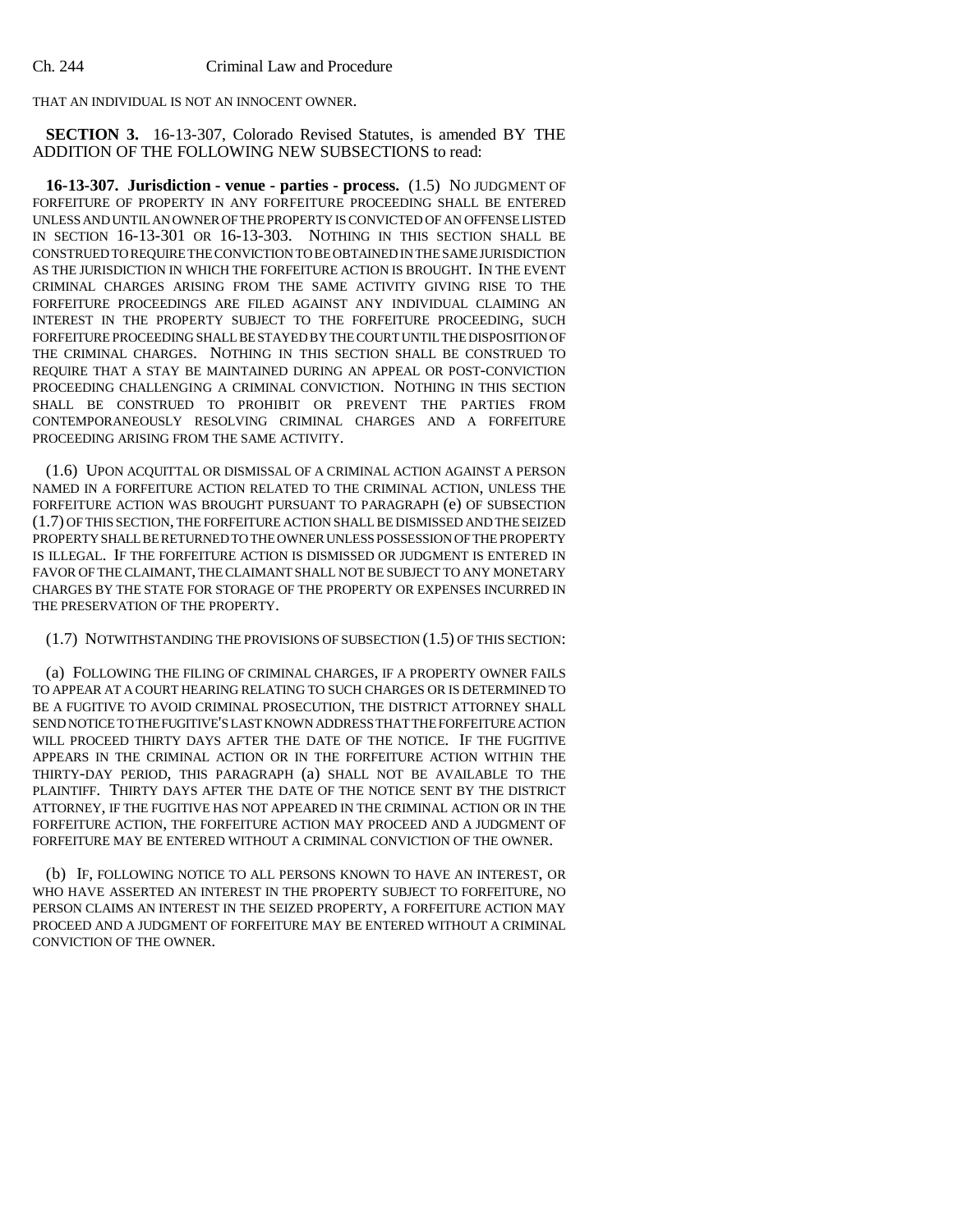(c) IF THE PLAINTIFF PROVES BY CLEAR AND CONVINCING EVIDENCE THAT THE PROPERTY WAS INSTRUMENTAL IN THE COMMISSION OF AN OFFENSE LISTED IN SECTION 16-13-303 (1) OR THAT THE PROPERTY IS TRACEABLE PROCEEDS OF THE OFFENSE OR RELATED CRIMINAL ACTIVITY BY A NONOWNER AND THE PLAINTIFF PROVES BY CLEAR AND CONVINCING EVIDENCE THAT THE OWNER IS NOT AN INNOCENT OWNER AS DEFINED IN SECTION 16-13-303 (5.2) (a), A JUDGMENT OF FORFEITURE MAY BE ENTERED WITHOUT A CRIMINAL CONVICTION OF THE OWNER.

(d) IF THE PLAINTIFF PROVES BY CLEAR AND CONVINCING EVIDENCE THAT THE PROPERTY WAS INSTRUMENTAL IN THE COMMISSION OF AN OFFENSE LISTED IN SECTION 16-13-303 (1) OR THAT THE PROPERTY IS TRACEABLE PROCEEDS OF THE OFFENSE OR RELATED CRIMINAL ACTIVITY BY A DECEASED OWNER AND THE PLAINTIFF PROVES BY CLEAR AND CONVINCING EVIDENCE THAT THE DECEASED OWNER WAS NOT AN INNOCENT OWNER AS DEFINED IN SECTION 16-13-303 (5.2) (a), A JUDGMENT OF FORFEITURE MAY BE ENTERED WITHOUT A CRIMINAL CONVICTION OF THE DECEASED OWNER.

(e) IF THE PLAINTIFF PROVES BY CLEAR AND CONVINCING EVIDENCE THAT THE PROPERTY WAS INSTRUMENTAL IN THE COMMISSION OF AN OFFENSE LISTED IN SECTION 16-13-303 (1) OR THAT THE PROPERTY IS TRACEABLE PROCEEDS OF THE OFFENSE OR RELATED CRIMINAL ACTIVITY AND THE OWNER RECEIVED A DEFERRED JUDGMENT, DEFERRED SENTENCE, OR PARTICIPATED IN A DIVERSION PROGRAM, OR IN THE CASE OF A JUVENILE A DEFERRED ADJUDICATION, DEFERRED SENTENCE, OR PARTICIPATED IN A DIVERSION PROGRAM FOR THE OFFENSE, A JUDGMENT OF FORFEITURE MAY BE ENTERED WITHOUT A CRIMINAL CONVICTION.

(1.8) NOTHING IN THIS SECTION SHALL BE CONSTRUED TO LIMIT THE TEMPORARY SEIZURE OF PROPERTY FOR EVIDENTIARY, INVESTIGATORY, OR PROTECTIVE PURPOSES.

(2.5) ALL FORFEITURE ACTIONS SHALL PROCEED IN STATE DISTRICT COURT IF THE PROPERTY WAS SEIZED BY A LOCAL OR STATE LAW ENFORCEMENT AGENCY AS A RESULT OF AN ONGOING STATE CRIMINAL INVESTIGATION AND THE OWNER IS BEING PROSECUTED IN STATE COURT. UNLESS DIRECTED BY AN AUTHORIZED AGENT OF THE FEDERAL GOVERNMENT, NO STATE OR LOCAL LAW ENFORCEMENT AGENCY MAY TRANSFER ANY PROPERTY SEIZED BY THE STATE OR LOCAL AGENCY TO A FEDERAL AGENCY FOR FORFEITURE UNDER FEDERAL LAW UNLESS AN OWNER OF THE PROPERTY IS BEING PROSECUTED IN FEDERAL COURT.

**SECTION 4.** 16-13-308 (1) (f), Colorado Revised Statutes, is amended to read:

**16-13-308. Temporary restraining order - preliminary injunction - when to issue.** (1) (f) Any person with an ownership interest adversely affected by a temporary restraining order issued pursuant to this subsection (1) may file a motion to vacate the temporary restraining order. Such motion shall be filed within ten days of the time said person is served with or otherwise has notice of the temporary restraining order. The motion shall be set for hearing within ten days after its filing. At said hearing, the court shall determine whether the various provisions of the temporary restraining order should remain in effect pending final determination of the action. No part of the temporary restraining order shall be vacated unless the proponent of the motion demonstrates that there is no probable cause to believe that a public nuisance exists or that the public nuisance acts underlying the action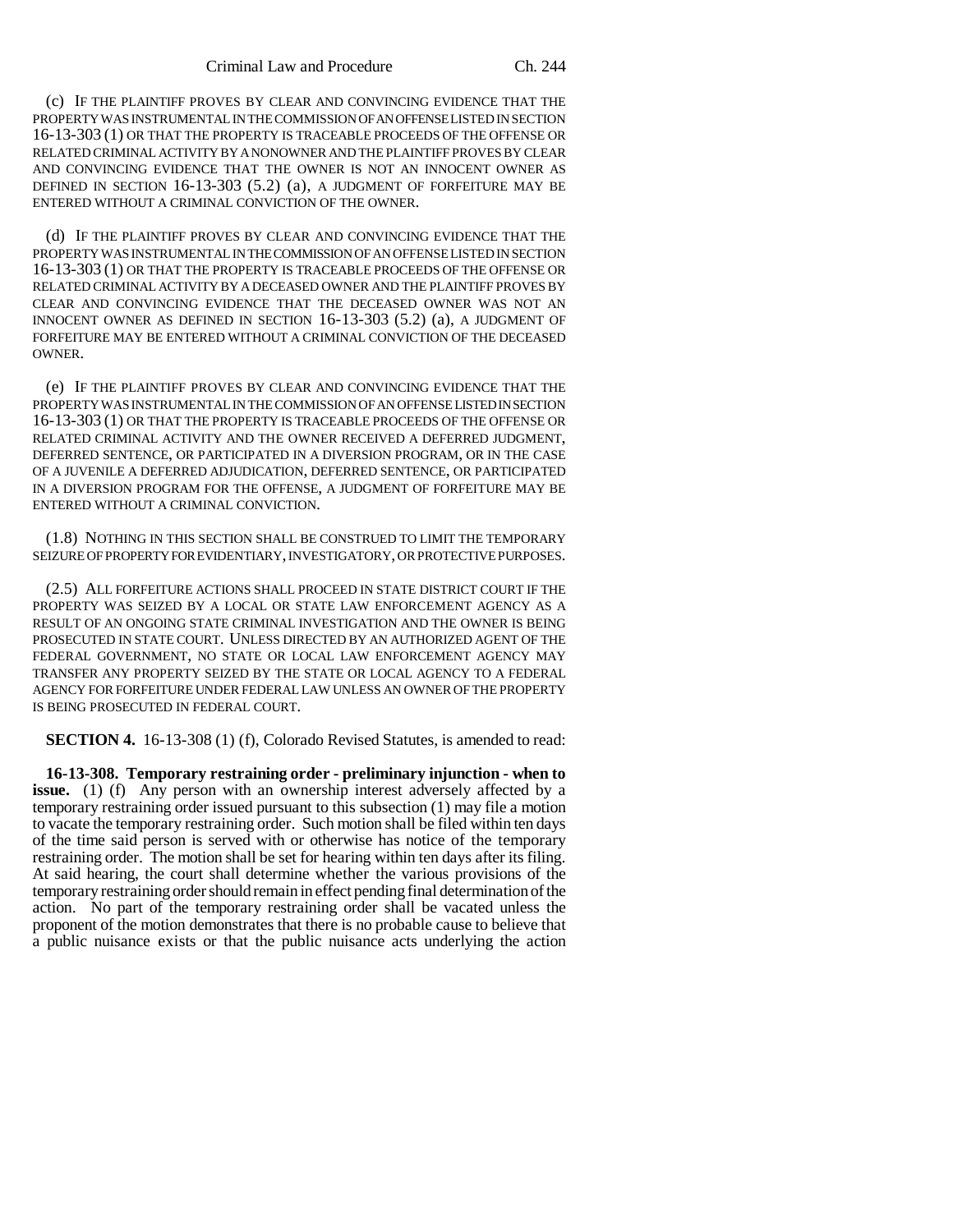occurred, or that the proponent has a reasonable likelihood of prevailing on the merits. of an affirmative defense asserted pursuant to section 16-13-303 (5.2). Any motion to vacate a temporary restraining order shall state specifically the factual and legal grounds upon which it is based, and only those grounds may be considered at the hearing. Until vacated, the temporary restraining order shall remain in full force and effect.

**SECTION 5.** 16-13-311 (3), Colorado Revised Statutes, is amended to read:

**16-13-311.** Disposition of seized personal property. (3) (a) Except as otherwise provided in this section, the court may order any such property sold by the sheriff in the manner provided for sales on execution. The proceeds of the sale shall be applied as follows IF THE PROSECUTION PREVAILS IN THE FORFEITURE ACTION, THE COURT SHALL ORDER THE PROPERTY FORFEITED. SUCH ORDER SHALL PERFECT THE STATE'S RIGHT AND INTEREST IN AND TITLE TO SUCH PROPERTY AND SHALL RELATE BACK TO THE DATE THE NOTICE OF SEIZURE WAS PLACED ON THE RECORD IN THE OFFICE OF THE CLERK AND RECORDER, IN THE COUNTY WHERE THE PROPERTY IS LOCATED. EXCEPT AS OTHERWISE PROVIDED IN PARAGRAPH (c) OF THIS SUBSECTION (3), THE COURT SHALL ALSO ORDER SUCH PROPERTY TO BE SOLD AT A PUBLIC SALE BY THE LAW ENFORCEMENT AGENCY IN POSSESSION OF THE PROPERTY IN THE MANNER PROVIDED FOR SALES ON EXECUTION. THE SALE OF FORFEITED PROPERTY SHALL BE CONDUCTED IN A COMMERCIALLY REASONABLE MANNER. PROPERTY FORFEITED UNDER THIS SECTION OR PROCEEDS THEREFROM SHALL BE DISTRIBUTED OR APPLIED IN THE FOLLOWING ORDER:

(I) To the fees and costs of removal and sale TO PAYMENT OF THE BALANCES DUE ON ANY LIENS PERFECTED ON OR BEFORE THE DATE OF SEIZURE PRESERVED BY THE COURT IN THE FORFEITURE PROCEEDINGS, IN THE ORDER OF THEIR PRIORITY;

(II) To the allowance and cost of closing and keeping closed the building or place where the property was seized pursuant to the provisions of this part 3 To COMPENSATE AN INNOCENT PARTIAL OWNER FOR THE FAIR MARKET VALUE OF HIS OR HER INTEREST IN THE PROPERTY;

(III) <del>To the payment of the plaintiff's costs in such action; and</del> TO ANY PERSON WHO SUFFERS BODILY INJURY, PROPERTY DAMAGE, OR PROPERTY LOSS AS A RESULT OF THE CONDUCT CONSTITUTING A PUBLIC NUISANCE THAT RESULTED IN SUCH FORFEITURE, IF SAID PERSON PETITIONS THE COURT THEREFOR PRIOR TO THE HEARING DIVIDING THE PROCEEDS PURSUANT TO THIS SECTION AND THE COURT FINDS THAT SUCH PERSON SUFFERED SAID DAMAGES AS A RESULT OF THE SUBJECT ACTS THAT RESULTED IN THE FORFEITURE;

(IV) The balance, if any, or any portion thereof not otherwise distributed pursuant to this subparagraph (IV), to the general fund of the state. Instead of being deposited in the general fund, such balance or any portion thereof may be delivered, upon order of the court, as follows: TO THE LAW ENFORCEMENT AGENCY IN POSSESSION OF THE PROPERTY FOR REASONABLE FEES AND COSTS OF SALE, MAINTENANCE, AND STORAGE OF THE PROPERTY;

(A) To the seizing agency if the court finds that the proceeds can be used by such agency;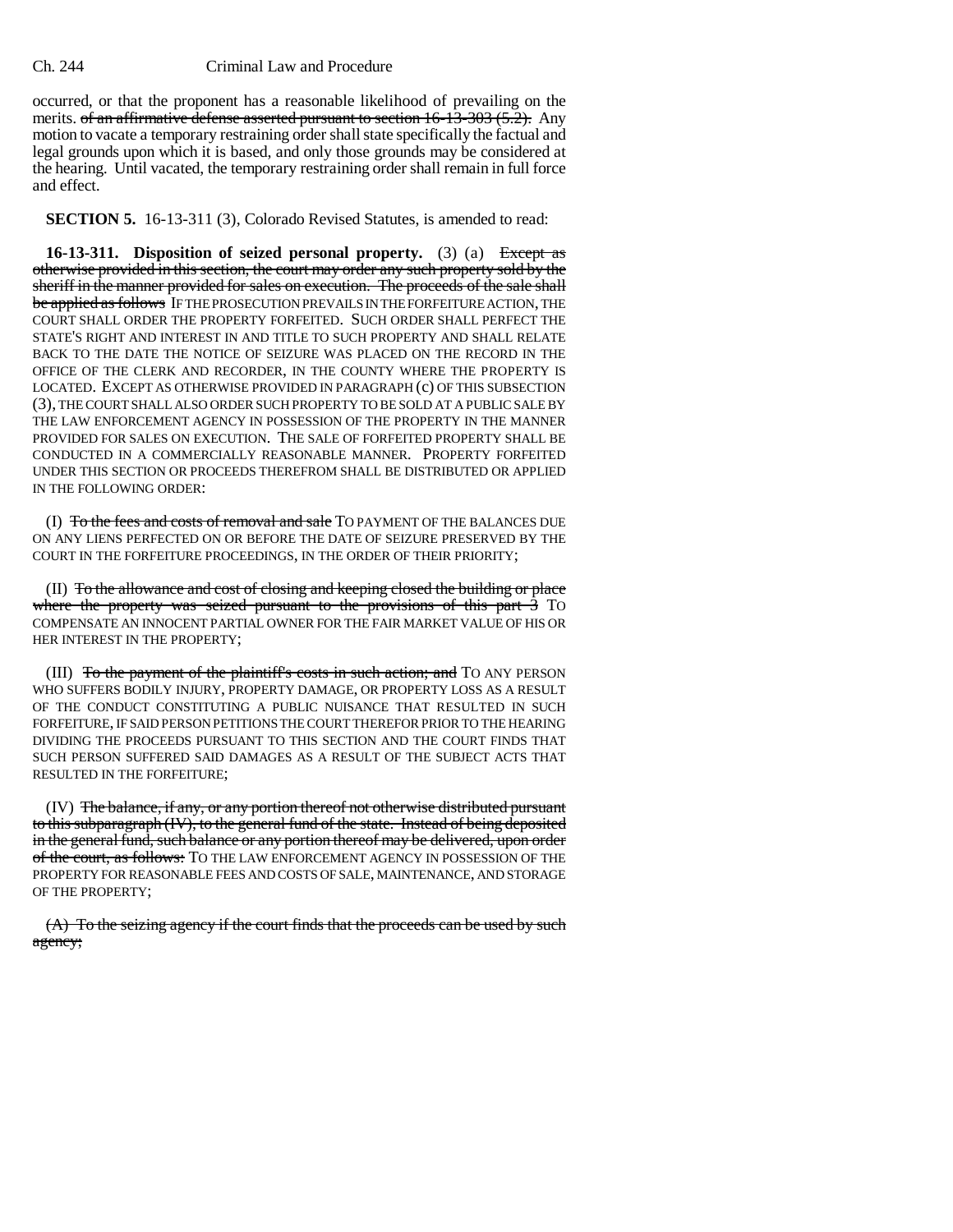(B) To any person who suffers bodily injury or property damage as a result of the action which constitutes the nuisance, if said person petitions the court therefor.

(V) TO THE DISTRICT ATTORNEY FOR ACTUAL AND REASONABLE EXPENSES RELATED TO THE COSTS OF PROSECUTING THE FORFEITURE PROCEEDING AND TITLE TRANSFER NOT TO EXCEED TEN PERCENT OF THE VALUE OF THE PROPERTY;

(VI) ONE PERCENT OF THE VALUE OF THE PROPERTY TO THE CLERK OF THE COURT FOR ADMINISTRATIVE COSTS ASSOCIATED WITH COMPLIANCE WITH THIS SECTION;

(VII) THE BALANCE SHALL BE DELIVERED, UPON ORDER OF THE COURT, AS FOLLOWS:

(A) FIFTY PERCENT TO THE GENERAL FUND OF THE GOVERNMENTAL BODY OR BODIES WITH BUDGETARY AUTHORITY OVER THE SEIZING AGENCY FOR PUBLIC SAFETY PURPOSES OR, IF THE SEIZING AGENCY WAS A MULTI-JURISDICTIONAL TASK FORCE, FIFTY PERCENT TO BE DISTRIBUTED IN ACCORDANCE WITH THE APPROPRIATE INTERGOVERNMENTAL AGREEMENT; AND

(B) THE REMAINING AMOUNT TO THE MANAGED SERVICE ORGANIZATION CONTRACTING WITH THE DEPARTMENT OF HUMAN SERVICES, ALCOHOL AND DRUG ABUSE DIVISION SERVING THE JUDICIAL DISTRICT WHERE THE FORFEITURE PROCEEDING WAS PROSECUTED TO FUND DETOXIFICATION AND SUBSTANCE ABUSE TREATMENT. MONEYS APPROPRIATED TO THE MANAGED SERVICE ORGANIZATION SHALL BE IN ADDITION TO, AND SHALL NOT BE USED TO SUPPLANT, OTHER FUNDING APPROPRIATED TO THE DEPARTMENT OF HUMAN SERVICES, ALCOHOL AND DRUG ABUSE DIVISION.

(b) In lieu of ordering the sale of such property, the court shall, if it finds that it can be used by the agency which seized it, order it delivered to the agency for such use.

(c) IF, IN A FORFEITURE PROCEEDING, A PARTIAL OWNER IS DETERMINED TO BE AN INNOCENT OWNER UNDER LAW, AT THE OPTION OF THE INNOCENT PARTIAL OWNER, IN LIEU OF A PUBLIC SALE, THE INNOCENT PARTIAL OWNER MAY PURCHASE THE FORFEITED ITEMS FROM THE STATE AT A PRIVATE SALE FOR FAIR MARKET VALUE. PROCEEDS RECEIVED BY THE STATE SHALL BE DISPOSED OF PURSUANT TO THIS SECTION.

(d) AFTER A JUDGMENT OF FORFEITURE HAS BEEN ENTERED, ANY SEIZING AGENCY IN POSSESSION OF ANY MONEY FORFEITED SHALL DEPOSIT THE MONEY IN THE REGISTRY OF THE COURT WHERE THE FORFEITURE ORDER WAS ENTERED. UPON THE SALE OF FORFEITED REAL OR PERSONAL PROPERTY, THE SEIZING AGENCY RESPONSIBLE FOR OVERSEEING THE SALE SHALL ENSURE THAT ANY LIENHOLDERS ARE COMPENSATED FROM THE PROCEEDS OF THE SALE PURSUANT TO THE PRIORITIES SPECIFIED IN PARAGRAPH (a) OF THIS SUBSECTION (3) FOR THEIR INTERESTS IN THE FORFEITED PROPERTY. THE SEIZING AGENCY SHALL DEPOSIT ALL REMAINING PROCEEDS FROM THE SALE IN THE REGISTRY OF THE COURT IMMEDIATELY UPON COMPLETION OF THE SALE. THE SEIZING AGENCY SHALL NOTIFY THE COURT AND THE DISTRICT ATTORNEY WHEN ALL PROPERTY SUBJECT TO THE FORFEITURE ORDER HAS BEEN SOLD AND ALL PROCEEDS AND MONEY HAVE BEEN DEPOSITED IN THE REGISTRY OF THE COURT WHERE THE FORFEITURE ORDER WAS ENTERED.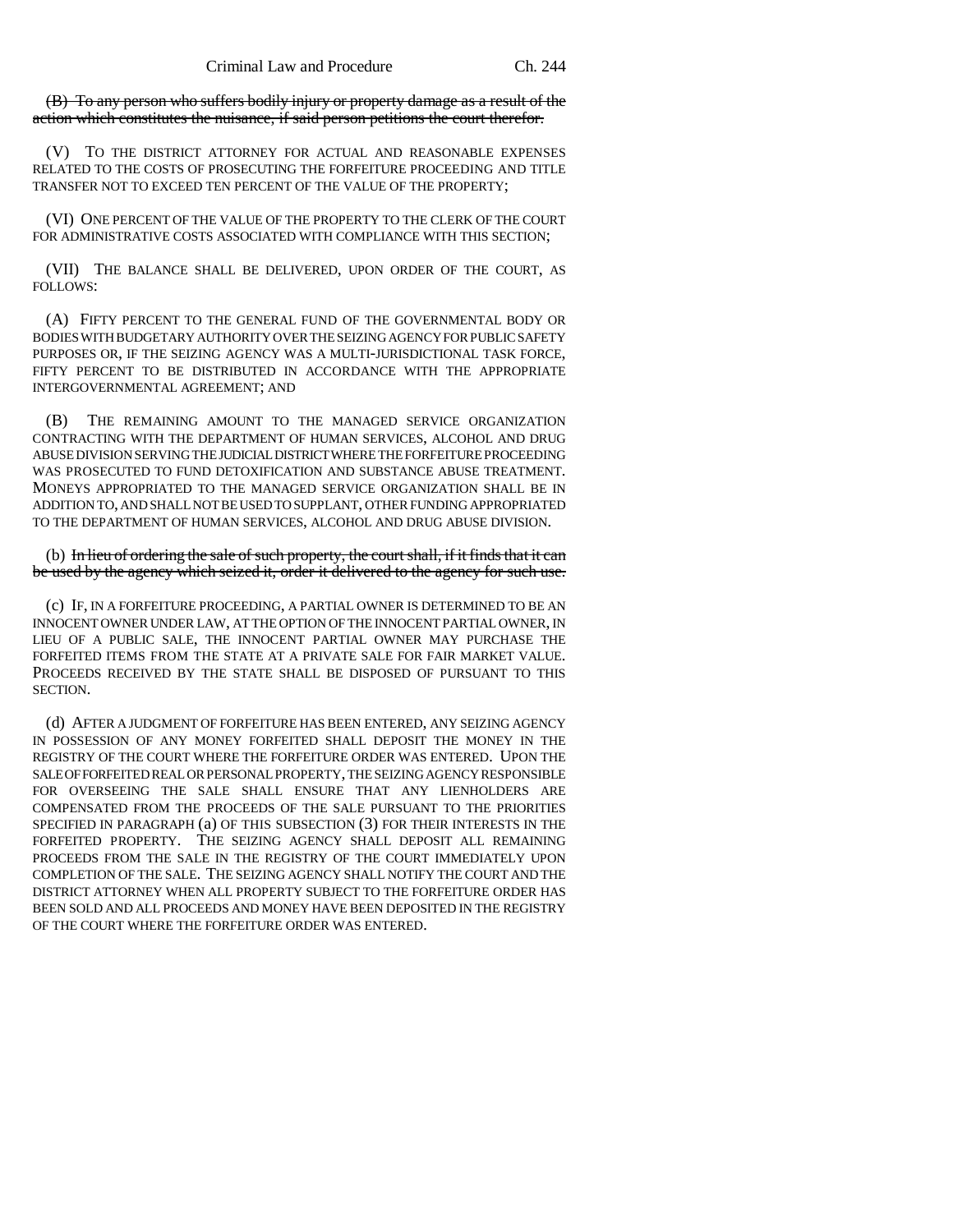(e) WITHIN THIRTY DAYS AFTER THE DATE THE ORDER OF FORFEITURE IS ENTERED, THE DISTRICT ATTORNEY MAY SUBMIT A MOTION, AN AFFIDAVIT, AND ANY SUPPORTING DOCUMENTATION TO THE COURT TO REQUEST COMPENSATION CONSISTENT WITH THIS SECTION. WITHIN THIRTY DAYS AFTER THE DATE THE ORDER OF FORFEITURE IS ENTERED, ANY VICTIM OF THE CRIMINAL ACT GIVING RISE TO THE FORFEITURE MAY SUBMIT A REQUEST FOR COMPENSATION, AN AFFIDAVIT, AND SUPPORTING DOCUMENTATION TO THE DISTRICT ATTORNEY TO REQUEST COMPENSATION FROM THE FORFEITURE PROCEEDS.

(f) WITHIN TEN DAYS AFTER THE DATE A SEIZING AGENCY NOTIFIES THE COURT THAT ALL PROPERTY FORFEITED HAS BEEN SOLD AND ALL PROCEEDS AND MONEY HAVE BEEN DEPOSITED IN THE REGISTRY OF THE COURT WHERE THE FORFEITURE ORDER WAS ENTERED, THE SEIZING AGENCY MAY SUBMIT A MOTION, AN AFFIDAVIT, AND SUPPORTING DOCUMENTATION TO THE COURT FOR REIMBURSEMENT OF EXPENSES CONSISTENT WITH THIS SECTION. IN ITS MOTION, THE SEIZING AGENCY SHALL IDENTIFY ANY OTHER SEIZING AGENCIES THAT PARTICIPATED IN THE SEIZURE AND SPECIFY THE DETAILS OF ANY INTERGOVERNMENTAL AGREEMENT REGARDING SHARING OF PROCEEDS. THE SEIZING AGENCY SHALL SEND A COPY OF THIS MOTION TO THE DISTRICT ATTORNEY.

(g) THE DISTRICT ATTORNEY SHALL PREPARE A MOTION AND PROPOSED ORDER FOR DISTRIBUTION BASED UPON THE MOTIONS AND REQUESTS SUBMITTED BY THE PARTIES. THE ORDER SHALL INCLUDE ALLOCATION OF ONE PERCENT OF THE VALUE OF THE PROPERTY TO THE CLERK OF THE COURT FOR THE DIRECT AND INDIRECT COSTS INCURRED BY THE CLERK IN IMPLEMENTING THE PROVISIONS OF THIS SUBSECTION (3). THE DISTRICT ATTORNEY SHALL SEND COPIES TO ALL REMAINING INTERESTED PARTIES.

(h) ANY PARTY SHALL HAVE TEN DAYS AFTER FILING OF THE PROPOSED ORDER TO FILE ANY OBJECTIONS TO THE PROPOSED ORDER FILED BY THE DISTRICT ATTORNEY.

**SECTION 6.** 16-13-314 (2), Colorado Revised Statutes, is amended to read:

**16-13-314. Disposition of forfeited real property.** (2) The proceeds of such sale shall be applied as follows: IN THE SAME MANNER AND PRIORITY AS ENUMERATED IN SECTION 16-13-311 (3).

(a) To the fees and costs of the sale;

(b) To the payment of fees, costs, and fines provided by this part 3;

(c) To the payment of the plaintiff's costs in the action; and

(d) The balance, if any, or any portion thereof not otherwise distributed pursuant to this paragraph (d), to the general fund of the state. Instead of being deposited in the general fund, such balance or any portion thereof may be delivered, upon order of the court, as follows:

(I) To the seizing agency if the court finds that the proceeds can be used by such agency;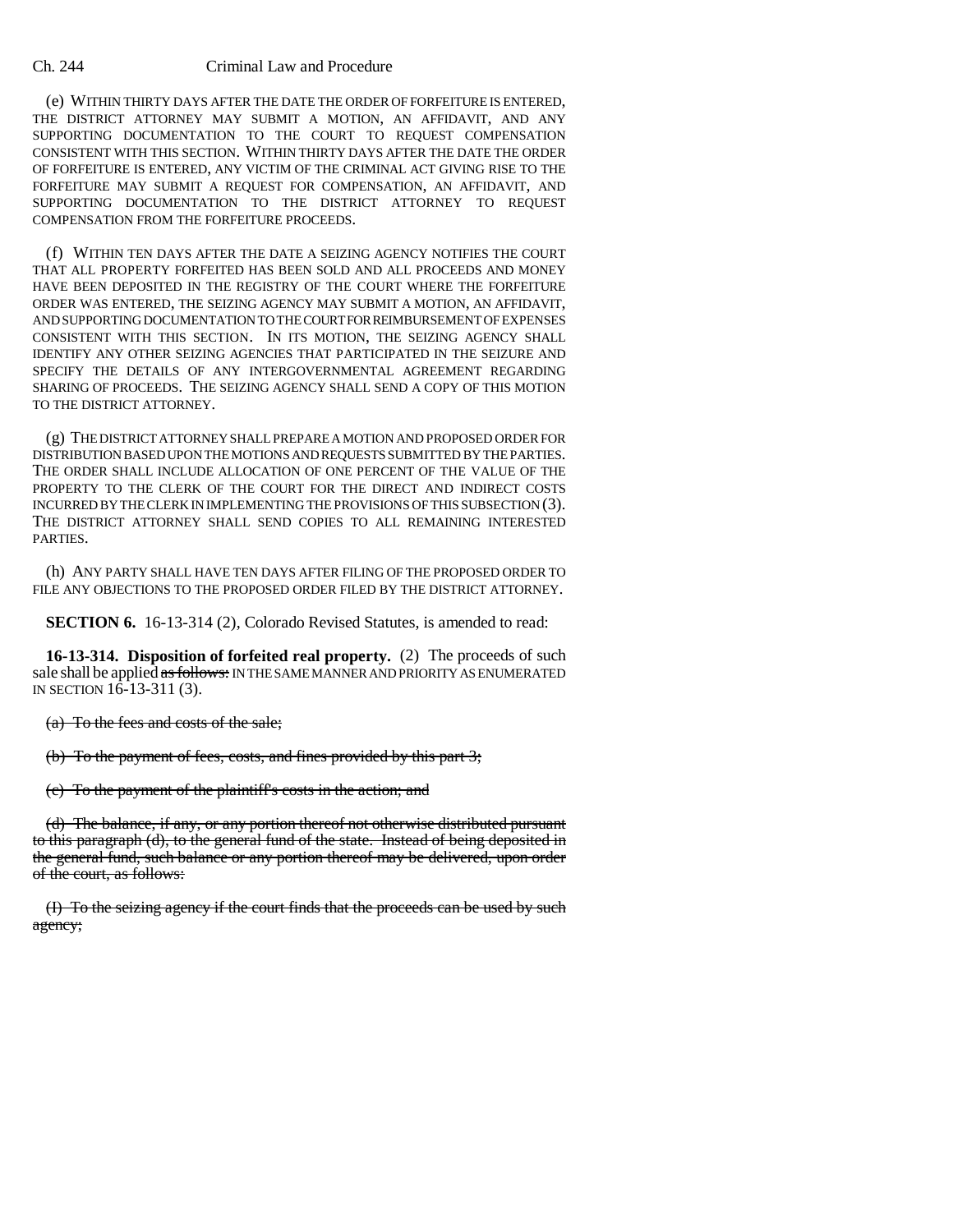(II) To any person who suffers bodily injury or property damage as a result of the action which constitutes the nuisance, if said person petitions the court therefor.

**SECTION 7.** 16-13-315, Colorado Revised Statutes, is amended BY THE ADDITION OF A NEW SUBSECTION to read:

**16-13-315. Seizure of personal property.** (3) IF A RENTAL MOTOR VEHICLE IS SEIZED PURSUANT TO THIS PART 3, THE SEIZING AGENCY SHALL NOTIFY THE MOTOR VEHICLE RENTAL COMPANY OF THE SEIZURE IF THE MOTOR VEHICLE IS IDENTIFIED AS A RENTAL MOTOR VEHICLE. THE MOTOR VEHICLE RENTAL COMPANY MAY APPEAR AT THE SEIZING AGENCY AND REQUEST THE RETURN OF THE RENTAL MOTOR VEHICLE. THE RENTAL MOTOR VEHICLE SHALL BE RETURNED TO THE MOTOR VEHICLE RENTAL COMPANY UNLESS THE MOTOR VEHICLE MUST BE MAINTAINED IN THE CUSTODY OF THE SEIZING AGENCY FOR EVIDENTIARY PURPOSES OR IF THE SEIZING AGENCY HAS PROBABLE CAUSE TO BELIEVE THE MOTOR VEHICLE RENTAL COMPANY, AT THE TIME OF RENTAL, HAD KNOWLEDGE OR NOTICE OF THE CRIMINAL ACTIVITY FOR WHICH THE RENTAL CAR WAS USED.

**SECTION 8.** 16-13-502 (2), Colorado Revised Statutes, is amended, and the said 16-13-502 is further amended BY THE ADDITION OF THE FOLLOWING NEW SUBSECTIONS, to read:

**16-13-502. Definitions.** As used in this part 5, unless the context otherwise requires:

(1.5) "CONVICTION" MEANS A VERDICT OF GUILTY BY A JUDGE OR JURY OR A PLEA OF GUILTY OR NOLO CONTENDERE THAT IS ACCEPTED BY THE COURT OR ADJUDICATION FOR AN OFFENSE THAT WOULD CONSTITUTE A CRIMINAL OFFENSE IF COMMITTED BY AN ADULT.

(1.7) "INSTRUMENTAL" MEANS A SUBSTANTIAL CONNECTION EXISTS BETWEEN THE PROPERTY AND THE UNLAWFUL USE OF THE PROPERTY.

"Seizing agency" means any agency which THAT is charged with the enforcement of the laws of this state, of any other state, or of the United States relating to controlled substances and which THAT has participated in a seizure or has been substantially involved in effecting a forfeiture through legal representation pursuant to this part 5; except that the filing of any lien against property forfeited under this part 5 by the governing body or agency thereof of any seizing agency after the date of seizure shall preclude such agency from participating pursuant to this part 5 as a seizing agency and shall deny any such agency from receiving any proceeds under this part 5. The department of corrections AND A MULTI-JURISDICTIONAL TASK FORCE shall be deemed to be included under this definition.

**SECTION 9.** 16-13-504 (2.1) and (2.2), Colorado Revised Statutes, are amended, and the said 16-13-504 is further amended BY THE ADDITION OF A NEW SUBSECTION to read:

**16-13-504. Forfeiture of vehicle, fixtures and contents of building, personal property, or contraband article - exceptions.** (1.5) IF A RENTAL MOTOR VEHICLE IS SEIZED PURSUANT TO THIS PART 5, THE SEIZING AGENCY SHALL NOTIFY THE MOTOR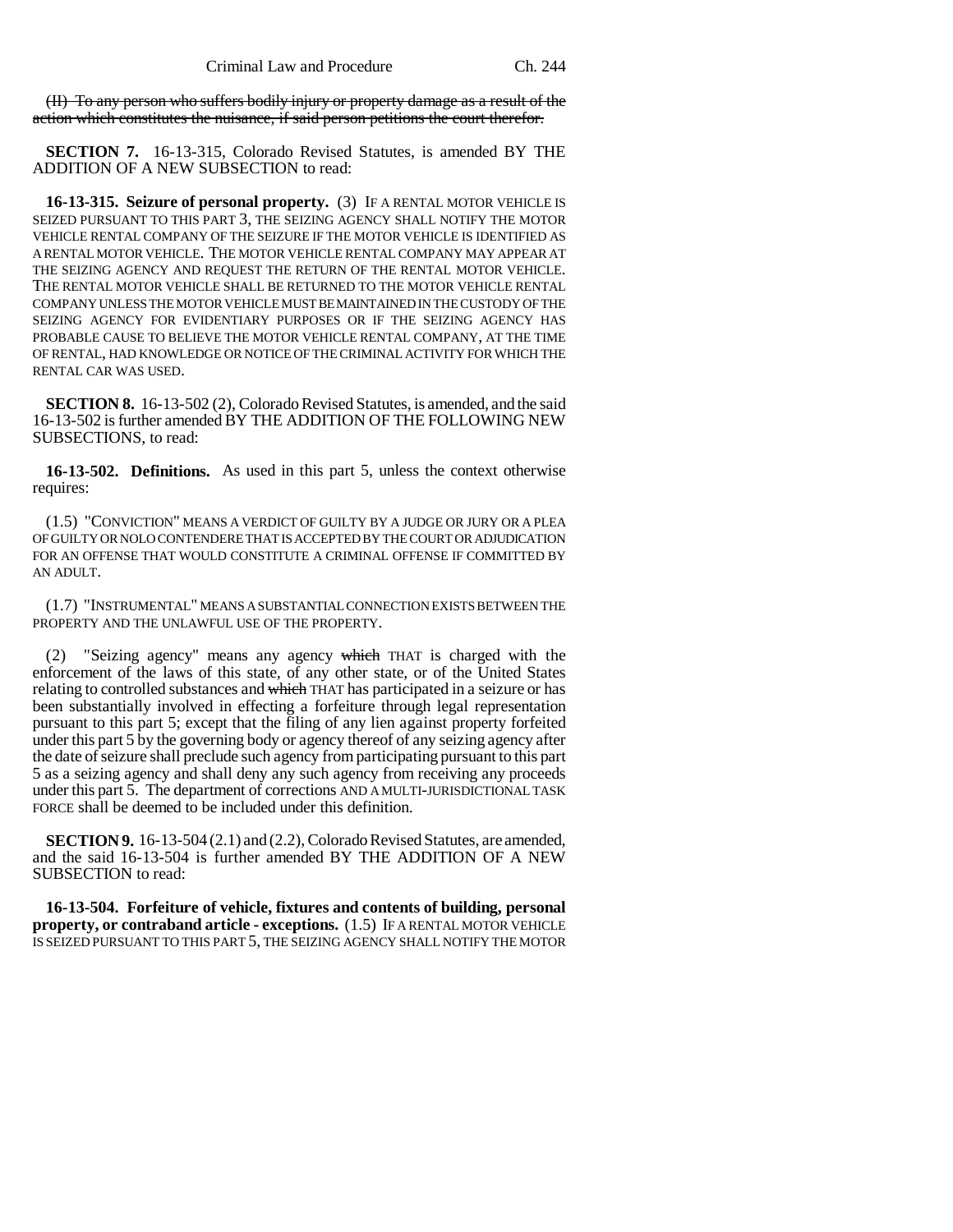VEHICLE RENTAL COMPANY OF THE SEIZURE IF THE MOTOR VEHICLE IS IDENTIFIED AS A RENTAL MOTOR VEHICLE. THE MOTOR VEHICLE RENTAL COMPANY MAY APPEAR AT THE SEIZING AGENCY AND REQUEST THE RETURN OF THE RENTAL MOTOR VEHICLE. THE RENTAL MOTOR VEHICLE SHALL BE RETURNED TO THE MOTOR VEHICLE RENTAL COMPANY UNLESS THE MOTOR VEHICLE MUST BE MAINTAINED IN THE CUSTODY OF THE SEIZING AGENCY FOR EVIDENTIARY PURPOSES OR IF THE SEIZING AGENCY HAS PROBABLE CAUSE TO BELIEVE THE MOTOR VEHICLE RENTAL COMPANY, AT THE TIME OF RENTAL, HAD KNOWLEDGE OR NOTICE OF THE CRIMINAL ACTIVITY FOR WHICH THE RENTAL CAR WAS USED.

(2.1) (a) In any action to forfeit property pursuant to this part 5, the plaintiff, in addition to any other matter which must be proven in the plaintiff's case in chief, shall prove by a preponderance of the CLEAR AND CONVINCING evidence that possession of the property is unlawful, or that the owner of the property or interest therein was involved in or knew of the subject act. THE PLAINTIFF SHALL ALSO PROVE BY CLEAR AND CONVINCING EVIDENCE THAT THE PROPERTY WAS INSTRUMENTAL IN THE COMMISSION OR FACILITATION OF THE CRIME OR THE PROPERTY CONSTITUTES TRACEABLE PROCEEDS OF THE CRIME OR RELATED CRIMINAL ACTIVITY. PRIOR TO AN ENTRY OF JUDGMENT OF FORFEITURE, THE COURT SHALL MAKE A FINDING BASED UPON CLEAR AND CONVINCING EVIDENCE THAT THE VALUE OF THE PROPERTY TO BE FORFEITED IS PROPORTIONAL TO THE CRIME OR RELATED CRIMINAL ACTIVITY.

(a.5) UNDER PROPORTIONALITY REVIEW, THE COURT SHALL ENSURE THAT THE FORFEITURE MEETS THE REMEDIAL PURPOSE OF THE STATUTE. THE COURT SHALL BE GUIDED BY OBJECTIVE CRITERIA INCLUDING:

(I) THE SEVERITY OF THE OFFENSE OR RELATED CRIMINAL ACTIVITY AND THE HARM OR RISK OF HARM TO THE PUBLIC;

(II) THE FINANCIAL GAIN DERIVED OR SOUGHT TO BE DERIVED THROUGH COMMISSION OF THE OFFENSE OR RELATED CRIMINAL ACTIVITY;

(III) THE ACTUAL OR INTENDED LOSS TO VICTIMS DUE TO COMMISSION OF THE OFFENSE OR RELATED CRIMINAL ACTIVITY;

(IV) THE EXTENT OF THE PROPERTY OWNER'S INVOLVEMENT IN THE OFFENSE OR RELATED CRIMINAL ACTIVITY;

(V) WHETHER THE OFFENSE WAS PART OF AN ONGOING PATTERN OF RELATED CRIMINAL ACTIVITY OR RELATED CRIMINAL ACTIVITY; AND

(VI) THE VALUE OF THE OWNER'S INTEREST IN THE PROPERTY.

(b) As used in paragraph (a) of this subsection (2.1), an owner was "involved in or knew of the subject act" if it is established that:

(I) The owner was involved in the subject act;  $\sigma$ 

(II) The owner knew or reasonably should have known of the subject act OR HAD NOTICE OF THE ACTS FACILITATING THE CRIMINAL ACTIVITY AND FAILED TO TAKE REASONABLE STEPS TO PROHIBIT OR ABATE THE ILLEGAL USE OF THE PROPERTY;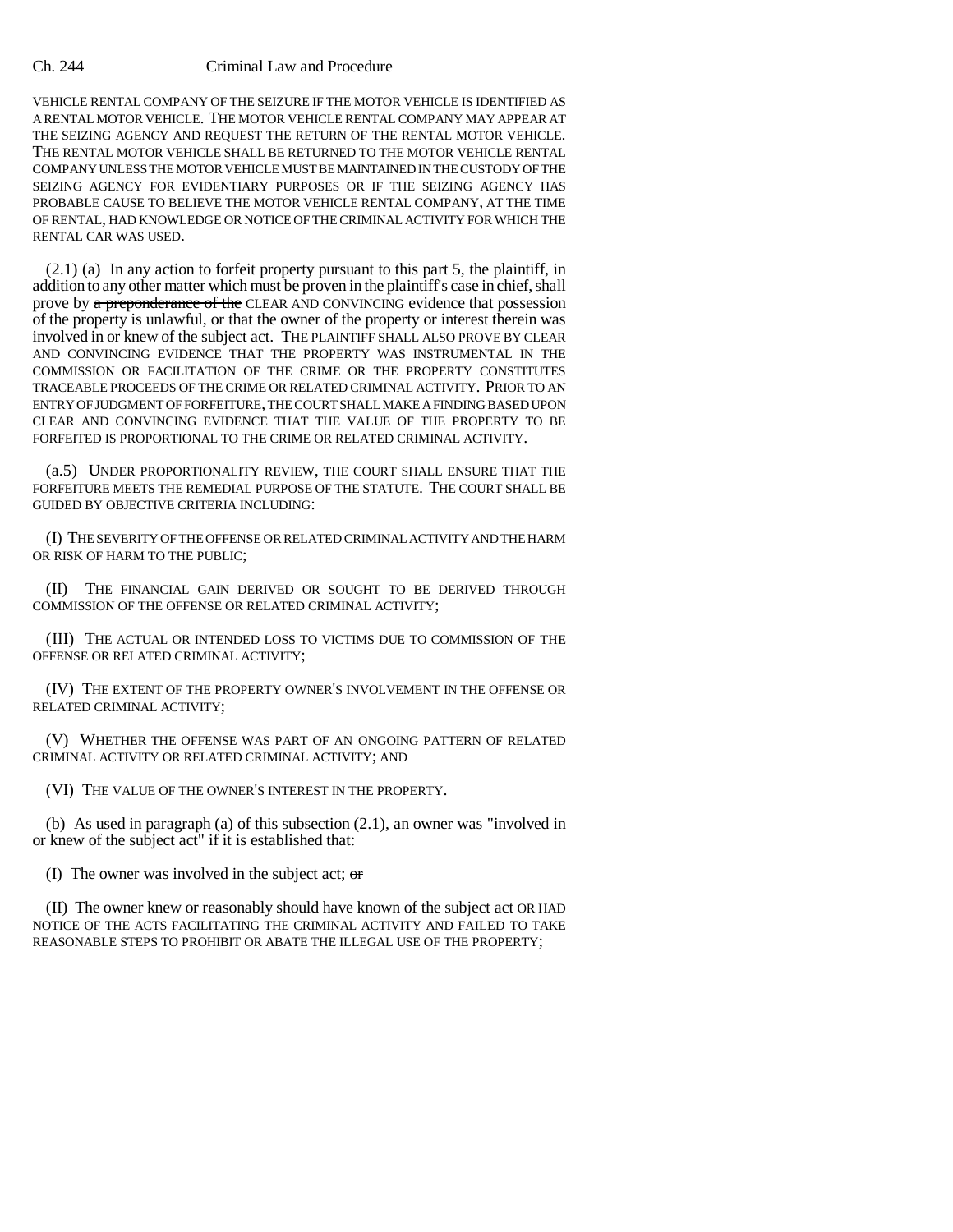(III) NOTWITHSTANDING THE PROVISIONS OF SUBPARAGRAPH (II) OF THIS PARAGRAPH (b), IF THE PLAINTIFF PROVES BY CLEAR AND CONVINCING EVIDENCE THAT THE OWNER KNEW OR HAD NOTICE OF THE UNLAWFUL USE OF THE PROPERTY, THE OWNER MUST PROVE BY A PREPONDERANCE OF THE EVIDENCE THAT THE OWNER TOOK REASONABLE STEPS TO PROHIBIT OR ABATE THE UNLAWFUL USE OF THE PROPERTY FOR THE COURT TO FIND THE OWNER WAS NOT A PARTY TO THE OFFENSE OR RELATED CRIMINAL ACTIVITY.

 $(2.2)$  (a) It shall be an affirmative defense that, and the property of a person who was not involved in the subject act or acts shall not be forfeited if, the person establishes by a preponderance of the evidence that the person took all reasonable steps to abate the subject act and took all reasonable steps to prevent the property from becoming involved in the subject act and subject to being forfeited pursuant to this part 5. WITH RESPECT TO A PARTIAL OR WHOLE OWNERSHIP INTEREST IN EXISTENCE AT THE TIME THE CONDUCT SUBJECTING THE PROPERTY TO SEIZURE TOOK PLACE, THE TERM "INNOCENT OWNER" MEANS ANY OWNER WHO:

(I) DID NOT HAVE ACTUAL KNOWLEDGE OF THE CONDUCT SUBJECTING THE PROPERTY TO SEIZURE OR NOTICE OF AN ACT OR CIRCUMSTANCE FACILITATING THE CRIMINAL ACTIVITY, NOTICE IS SATISFIED BY, BUT NOT LIMITED TO SENDING NOTICE OF AN ACT OR CIRCUMSTANCE FACILITATING THE CRIMINAL ACTIVITY BY CERTIFIED MAIL; OR

(II) UPON LEARNING OF THE CONDUCT SUBJECTING THE PROPERTY TO SEIZURE, TOOK REASONABLE STEPS TO PROHIBIT THE CONDUCT. AN OWNER MAY DEMONSTRATE THAT HE OR SHE TOOK REASONABLE ACTION TO PROHIBIT SUCH CONDUCT IF THE OWNER:

(A) TIMELY REVOKED OR ATTEMPTED TO REVOKE PERMISSION FOR THOSE ENGAGING IN SUCH CONDUCT TO USE THE PROPERTY; OR

(B) TOOK REASONABLE ACTIONS TO DISCOURAGE OR PREVENT THE USE OF THE PROPERTY IN CONDUCT SUBJECTING THE PROPERTY TO SEIZURE.

(b) WITH RESPECT TO A PARTIAL OR WHOLE OWNERSHIP INTEREST ACQUIRED AFTER THE CONDUCT SUBJECTING THE PROPERTY TO SEIZURE HAS OCCURRED, THE TERM "INNOCENT OWNER" MEANS A PERSON WHO, AT THE TIME HE OR SHE ACQUIRED THE INTEREST IN THE PROPERTY, HAD NO KNOWLEDGE THAT THE ILLEGAL CONDUCT SUBJECTING THE PROPERTY TO SEIZURE HAD OCCURRED OR THAT THE PROPERTY HAD BEEN SEIZED FOR FORFEITURE, AND:

(I) ACQUIRED AN INTEREST IN THE PROPERTY IN A BONA FIDE TRANSACTION FOR VALUE;

(II) ACQUIRED AN INTEREST IN THE PROPERTY THROUGH PROBATE OR INHERITANCE; OR

(III) ACQUIRED AN INTEREST IN THE PROPERTY THROUGH DISSOLUTION OF MARRIAGE OR BY OPERATION OF LAW.

(c) AN INNOCENT OWNER'S INTEREST IN PROPERTY SHALL NOT BE FORFEITED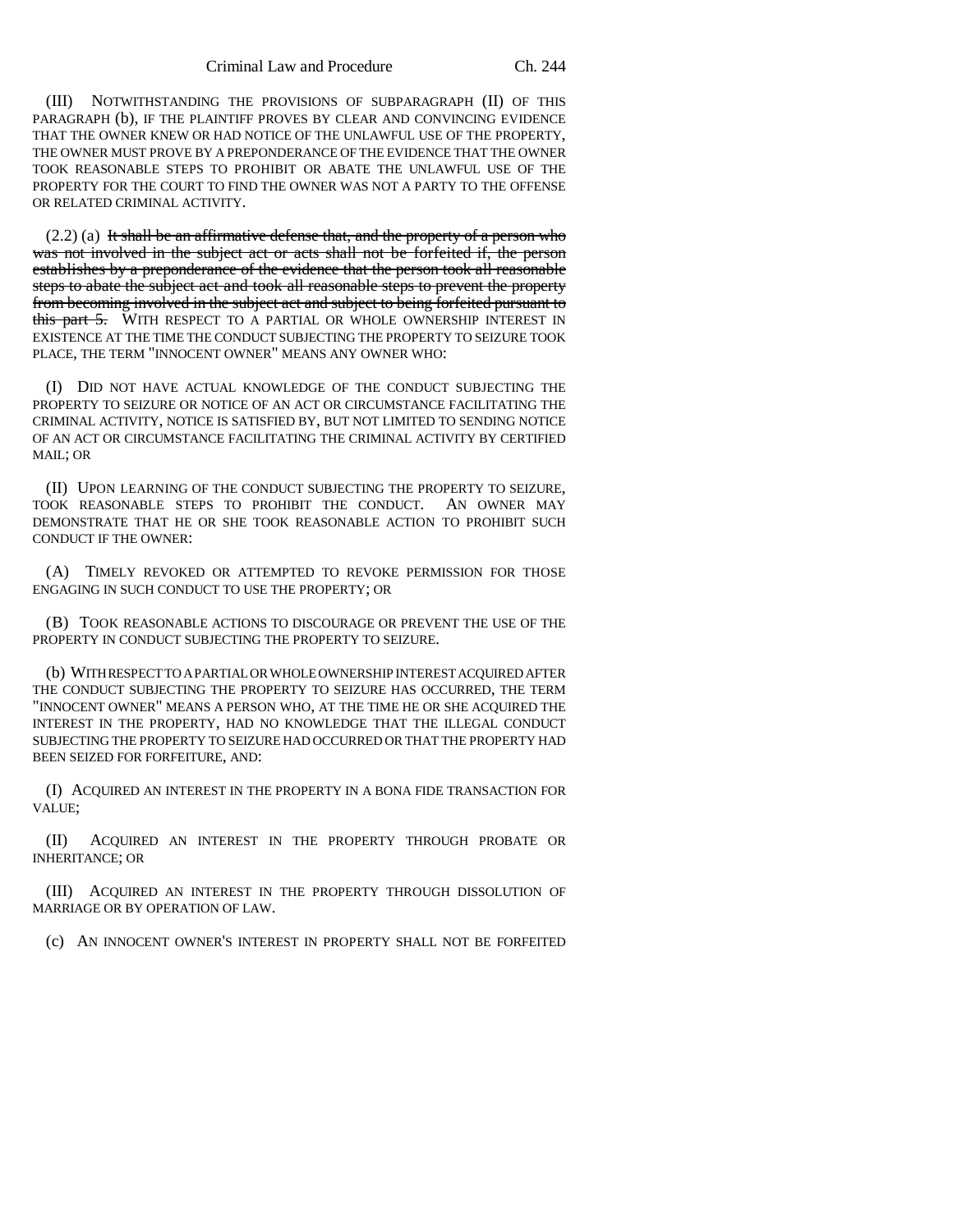UNDER ANY PROVISION OF STATE LAW. AN INNOCENT OWNER HAS THE BURDEN OF PROVING BY A PREPONDERANCE OF THE EVIDENCE THAT HE OR SHE HAS AN OWNERSHIP INTEREST IN THE SUBJECT PROPERTY. THE PROSECUTING ATTORNEY SHALL HAVE THE BURDEN OF ESTABLISHING BY CLEAR AND CONVINCING EVIDENCE THAT AN INDIVIDUAL IS NOT AN INNOCENT OWNER.

**SECTION 10.** 16-13-505 (10) (b), Colorado Revised Statutes, is amended, and the said 16-13-505 is further amended BY THE ADDITION OF THE FOLLOWING NEW SUBSECTIONS, to read:

**16-13-505. Forfeiture proceedings.** (1.5) NO JUDGMENT OF FORFEITURE OF PROPERTY IN ANY FORFEITURE PROCEEDING SHALL BE ENTERED UNLESS AND UNTIL AN OWNER OF THE PROPERTY IS CONVICTED OF AN OFFENSE LISTED IN SECTION 16-13-503. NOTHING IN THIS SECTION SHALL BE CONSTRUED TO REQUIRE THE CONVICTION TO BE OBTAINED IN THE SAME JURISDICTION AS THE JURISDICTION IN WHICH THE FORFEITURE ACTION IS BROUGHT. IN THE EVENT CRIMINAL CHARGES ARISING FROM THE SAME ACTIVITY GIVING RISE TO THE FORFEITURE PROCEEDINGS ARE FILED AGAINST ANY INDIVIDUAL CLAIMING AN INTEREST IN THE PROPERTY SUBJECT TO THE FORFEITURE PROCEEDING, SUCH FORFEITURE PROCEEDING SHALL BE STAYED BY THE COURT UNTIL THE DISPOSITION OF THE CRIMINAL CHARGES. NOTHING IN THIS SECTION SHALL BE CONSTRUED TO REQUIRE THAT A STAY BE MAINTAINED DURING AN APPEAL OR POST-CONVICTION PROCEEDING CHALLENGING A CRIMINAL CONVICTION. NOTHING IN THIS SECTION SHALL BE CONSTRUED TO PROHIBIT OR PREVENT THE PARTIES FROM CONTEMPORANEOUSLY RESOLVING CRIMINAL CHARGES AND A FORFEITURE PROCEEDING ARISING FROM THE SAME ACTIVITY.

(1.6) UPON ACQUITTAL OR DISMISSAL OF A CRIMINAL ACTION AGAINST A PERSON NAMED IN A FORFEITURE ACTION RELATED TO THE CRIMINAL ACTION, UNLESS THE FORFEITURE ACTION WAS BROUGHT PURSUANT TO PARAGRAPH (e) OF SUBSECTION (1.7) OF THIS SECTION, THE FORFEITURE ACTION SHALL BE DISMISSED AND THE SEIZED PROPERTY SHALL BE RETURNED TO THE OWNER UNLESS POSSESSION OF THE PROPERTY IS ILLEGAL. IF THE FORFEITURE ACTION IS DISMISSED OR JUDGMENT IS ENTERED IN FAVOR OF THE CLAIMANT, THE CLAIMANT SHALL NOT BE SUBJECT TO ANY MONETARY CHARGES BY THE STATE FOR STORAGE OF THE PROPERTY OR EXPENSES INCURRED IN THE PRESERVATION OF THE PROPERTY.

(1.7) NOTWITHSTANDING THE PROVISIONS OF SUBSECTION (1.5) OF THIS SECTION:

(a) FOLLOWING THE FILING OF CRIMINAL CHARGES, IF A PROPERTY OWNER FAILS TO APPEAR AT A COURT HEARING RELATING TO SUCH CHARGES OR IS DETERMINED TO BE A FUGITIVE TO AVOID CRIMINAL PROSECUTION, THE DISTRICT ATTORNEY SHALL SEND NOTICE TO THE FUGITIVE'S LAST KNOWN ADDRESS THAT THE FORFEITURE ACTION WILL PROCEED THIRTY DAYS AFTER THE DATE OF THE NOTICE. IF THE FUGITIVE APPEARS IN THE CRIMINAL ACTION OR IN THE FORFEITURE ACTION WITHIN THE THIRTY-DAY PERIOD, THIS PARAGRAPH (a) SHALL NOT BE AVAILABLE TO THE PLAINTIFF. THIRTY DAYS AFTER THE DATE OF THE NOTICE SENT BY THE DISTRICT ATTORNEY, IF THE FUGITIVE HAS NOT APPEARED IN THE CRIMINAL ACTION OR IN THE FORFEITURE ACTION, THE FORFEITURE ACTION MAY PROCEED AND A JUDGMENT OF FORFEITURE MAY BE ENTERED WITHOUT A CRIMINAL CONVICTION OF THE OWNER.

(b) IF, FOLLOWING NOTICE TO ALL PERSONS KNOWN TO HAVE AN INTEREST OR WHO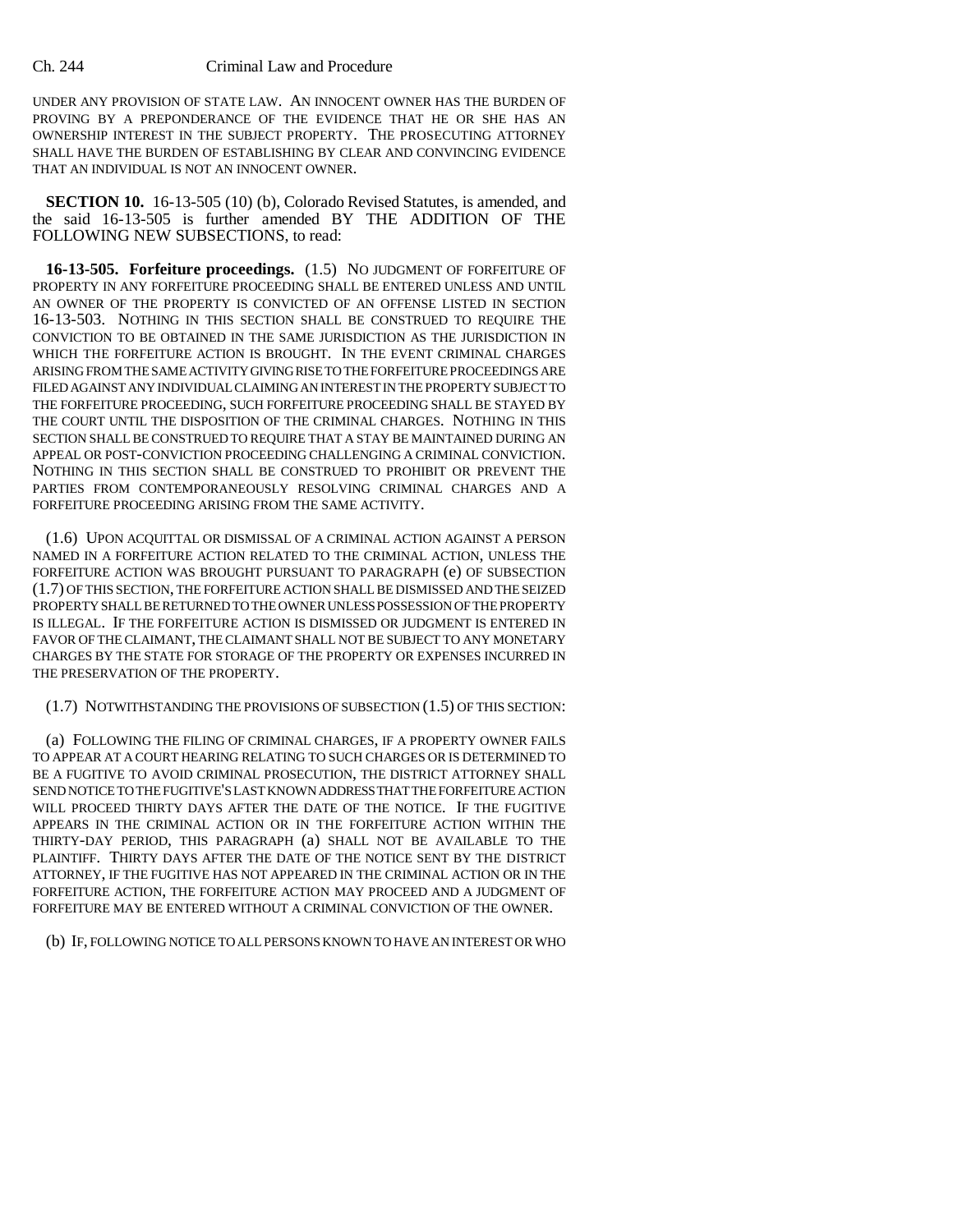HAVE ASSERTED AN INTEREST IN THE PROPERTY SUBJECT TO FORFEITURE, NO PERSON CLAIMS AN INTEREST IN THE SEIZED PROPERTY, A FORFEITURE ACTION MAY PROCEED AND A JUDGMENT OF FORFEITURE MAY BE ENTERED WITHOUT A CRIMINAL CONVICTION OF THE OWNER.

(c) IF THE PLAINTIFF PROVES BY CLEAR AND CONVINCING EVIDENCE THAT THE PROPERTY WAS INSTRUMENTAL IN THE COMMISSION OF AN OFFENSE LISTED IN SECTION 16-13-503 (1) OR THAT THE PROPERTY IS TRACEABLE PROCEEDS OF THE OFFENSE OR RELATED CRIMINAL ACTIVITY BY A NONOWNER AND THE PLAINTIFF PROVES BY CLEAR AND CONVINCING EVIDENCE THAT THE OWNER IS NOT AN INNOCENT OWNER AS DEFINED IN SECTION 16-13-504 (2.2), A JUDGMENT OF FORFEITURE MAY BE ENTERED WITHOUT A CRIMINAL CONVICTION OF THE OWNER.

(d) IF THE PLAINTIFF PROVES BY CLEAR AND CONVINCING EVIDENCE THAT THE PROPERTY WAS INSTRUMENTAL IN THE COMMISSION OF AN OFFENSE LISTED IN SECTION 16-13-503 (1) OR THAT THE PROPERTY IS TRACEABLE PROCEEDS OF THE OFFENSE OR RELATED CRIMINAL ACTIVITY BY A DECEASED OWNER AND THE PLAINTIFF PROVES BY CLEAR AND CONVINCING EVIDENCE THAT THE DECEASED OWNER WAS NOT AN INNOCENT OWNER AS DEFINED IN SECTION 16-13-504 (2.2), A JUDGMENT OF FORFEITURE MAY BE ENTERED WITHOUT A CRIMINAL CONVICTION OF THE DECEASED OWNER.

(e) IF THE PLAINTIFF PROVES BY CLEAR AND CONVINCING EVIDENCE THAT THE PROPERTY WAS INSTRUMENTAL IN THE COMMISSION OF AN OFFENSE LISTED IN SECTION 16-13-303 (1) OR THAT THE PROPERTY IS TRACEABLE PROCEEDS OF THE OFFENSE OR RELATED CRIMINAL ACTIVITY AND THE OWNER RECEIVED A DEFERRED JUDGMENT, DEFERRED SENTENCE, OR PARTICIPATED IN A DIVERSION PROGRAM, OR IN THE CASE OF A JUVENILE A DEFERRED ADJUDICATION, DEFERRED SENTENCE, OR PARTICIPATED IN A DIVERSION PROGRAM FOR THE OFFENSE, A JUDGMENT OF FORFEITURE MAY BE ENTERED WITHOUT A CRIMINAL CONVICTION.

(2.5) ALL FORFEITURE ACTIONS SHALL PROCEED IN STATE DISTRICT COURT IF THE PROPERTY WAS SEIZED BY A LOCAL OR STATE LAW ENFORCEMENT AGENCY AS A RESULT OF AN ONGOING STATE CRIMINAL INVESTIGATION AND THE OWNER IS BEING PROSECUTED IN STATE COURT. UNLESS, DIRECTED BY AN AUTHORIZED AGENT OF THE FEDERAL GOVERNMENT, NO STATE OR LOCAL LAW ENFORCEMENT AGENCY MAY TRANSFER ANY PROPERTY SEIZED BY THE STATE OR LOCAL AGENCY TO A FEDERAL AGENCY FOR FORFEITURE UNDER FEDERAL LAW UNLESS AN OWNER OF THE PROPERTY IS BEING PROSECUTED IN FEDERAL COURT.

(10) The evidentiary burdens at a forfeiture hearing brought pursuant to this part 5 shall be as follows:

(b) If the claimant establishes that such claimant is the true owner of the property sought to be forfeited, the prosecuting attorney shall have the burden of going forward with the evidence and proving the allegations of the petition by  $a$  preponderance of the CLEAR AND CONVINCING evidence. The claimant shall establish any affirmative defense to the forfeiture by a preponderance of the evidence.

**SECTION 11.** 16-13-506 (1), Colorado Revised Statutes, is amended to read: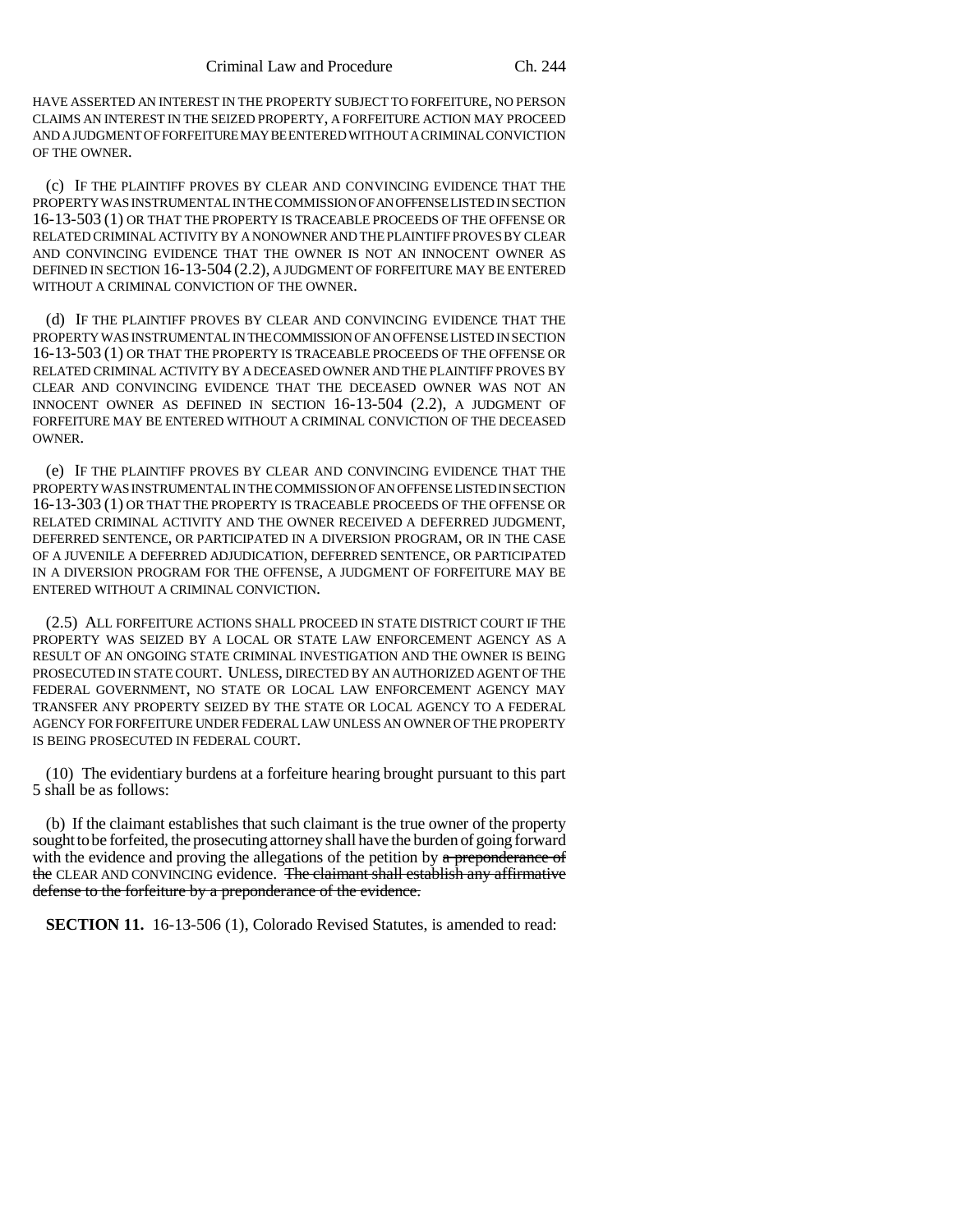**16-13-506. Final order - disposition of property.** (1) If the prosecution prevails in the forfeiture action, the court shall order the property forfeited and perfect the state's right and interest in and title to such property, and such order shall relate back to the date THE NOTICE of seizure WAS PLACED ON THE RECORD IN THE OFFICE OF THE CLERK AND RECORDER, IN THE COUNTY WHERE THE PROPERTY IS LOCATED. The court shall also order such property to be sold AT PUBLIC SALE by the sheriff LAW ENFORCEMENT AGENCY IN POSSESSION OF THE PROPERTY in the manner provided for sales on execution. The proceeds of sale shall be applied as follows and in the following order: IN THE MANNER AND PRIORITY ENUMERATED IN SECTION 16-13-311.

(a) First to the sheriff for reasonable fees and costs of sale;

(b) Second to payment of the balance due on any lien perfected on or before the date of seizure preserved by the court in the forfeiture proceedings;

(c) Of the balance remaining after payment pursuant to paragraphs (a) and (b) of this subsection  $(1)$ :

(I) Ten percent shall be deposited into the state general fund for appropriation by the general assembly to the judicial department for the payment of costs attributable to proceedings brought pursuant to section 16-13-505;

(I.5) Ten percent shall be deposited into the state general fund for appropriation by the general assembly to the department of public safety for law enforcement purposes. For the purposes of this subparagraph (I.5), law enforcement purposes shall include, but are not limited to, the administration of the department of corrections and its facilities.

(II) One and one-half percent to the district attorney as fees for bringing said action.

(d) Any moneys remaining after payment pursuant to paragraphs  $(a)$ ,  $(b)$ , and  $(c)$ of this subsection (1) shall be applied as follows:

(I) To the payment of the costs incurred by the seizing agency in connection with the storage, maintenance, security, and forfeiture of such property; and

#### (II) (A) To the seizing agency; and

(B) To any person who suffers bodily injury or property damage as a result of the subject acts which resulted in such forfeiture, if said person petitions the court therefor prior to the hearing dividing the proceeds under this section and the court finds that such person suffered said damages as a result of the subject acts which resulted in the forfeiture.

**SECTION 12.** 16-13-601, Colorado Revised Statutes, is amended to read:

**16-13-601. Receipt of federally forfeited property.** Any agency charged with the enforcement of the laws of this state is authorized to accept, receive, dispose of, and expend the property or proceeds from any property forfeited to the federal government and allocated to such agency by the United States attorney general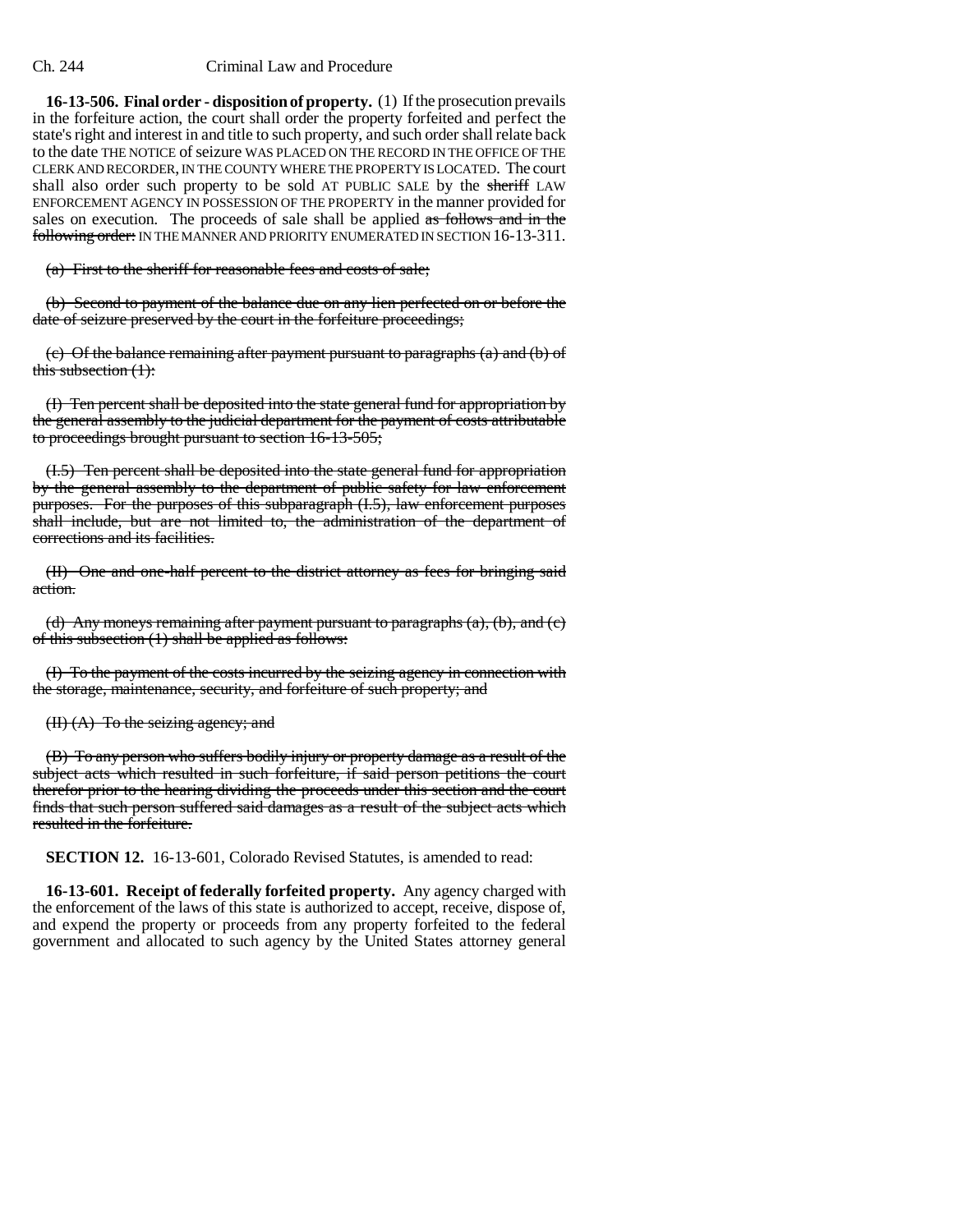pursuant to 21 U.S.C. 881 (e). Such revenues shall be in addition to the moneys appropriated to such law enforcement agency by the general assembly or any unit of local government. Said property or proceeds may be credited to any lawfully created fund designated to receive proceeds of forfeitures. ANY PROCEEDS RECEIVED PURSUANT TO THIS SECTION ARE EXEMPT FROM THE DISTRIBUTION REQUIREMENTS OF SECTION 16-13-311 (3) (a).

**SECTION 13.** 16-13-701, Colorado Revised Statutes, is amended to read:

**16-13-701. Reporting of forfeited property.** (1) Any provision of law to the contrary notwithstanding, each seizing agency, as defined in section  $16-13-301(2.7)$ or section 16-13-502 (2), which receives any property or proceeds which has been forfeited pursuant to this article or any other statute of the state of Colorado, or any statute of the United States, shall, for each fiscal year commencing on or after July 1, 1992, submit a written report of any forfeited moneys or property received during such fiscal year to the governmental body or bodies which have approval authority over the budget of such seizing agency and to the Colorado department of local affairs. Such report shall include an accounting of how any forfeited moneys or property were expended during such fiscal year. The governmental body or bodies which have approval authority over the budget of such seizing agency shall report in its primary financial statements concerning the acquisition, disposition, and status of forfeited property, and such information shall be subject to audit in accordance with part 6 of article 1 of title 29, C.R.S. THE ELECTED DISTRICT ATTORNEY FOR EACH JUDICIAL DISTRICT SHALL FILE AN ANNUAL FORFEITURE REPORT ON OR BEFORE JANUARY 31 FOR THE PREVIOUS CALENDAR YEAR. SUCH REPORT SHALL INCLUDE:

(a) A DESCRIPTION AND THE VALUE OF ALL PROPERTY THAT WAS THE SUBJECT OF A FORFEITURE ACTION FILED IN THE JUDICIAL DISTRICT, INCLUDING THE FORFEITURE CASE NUMBER;

(b) THE CRIMINAL CHARGES FILED AGAINST THE OWNER OF THE PROPERTY AND THE CRIMINAL CASE NUMBER;

(c) DISPOSITION OR STATUS OF THE CRIMINAL AND FORFEITURE ACTIONS, INCLUDING THE VALUE OF THE PROPERTY FORFEITED;

(d) A DESCRIPTION AND THE VALUE OF ANY PROPERTY SEIZED BY LOCAL OR STATE LAW ENFORCEMENT AGENCIES THAT WAS TRANSFERRED TO THE UNITED STATES FOR FORFEITURE UNDER FEDERAL LAW, INCLUDING THE FEDERAL FORFEITURE CASE NUMBER AND THE CRIMINAL CASE NUMBER, WHETHER THE CRIMINAL ACTION WAS FILED IN STATE OR FEDERAL COURT, AND THE GROUNDS FOR THE TRANSFER; AND

(e) THE TOTAL PROCEEDS RECEIVED BY ALL LAW ENFORCEMENT AGENCIES AND THE DISTRICT ATTORNEY IN THE JUDICIAL DISTRICT FROM ALL FEDERAL FORFEITURE ACTIONS ARISING IN THE JUDICIAL DISTRICT.

(2) Subsection  $(1)$  of this section shall not apply to the attorney general, the Colorado state patrol, and the Colorado bureau of investigation in the department of public safety THE REPORT REQUIRED IN THIS SECTION SHALL BE FILED WITH THE DEPARTMENT OF LOCAL AFFAIRS AND SHALL CONSTITUTE A PUBLIC RECORD AND SHALL BE OPEN TO INSPECTION AS PROVIDED IN PART 2 OF THE ARTICLE 72 OF TITLE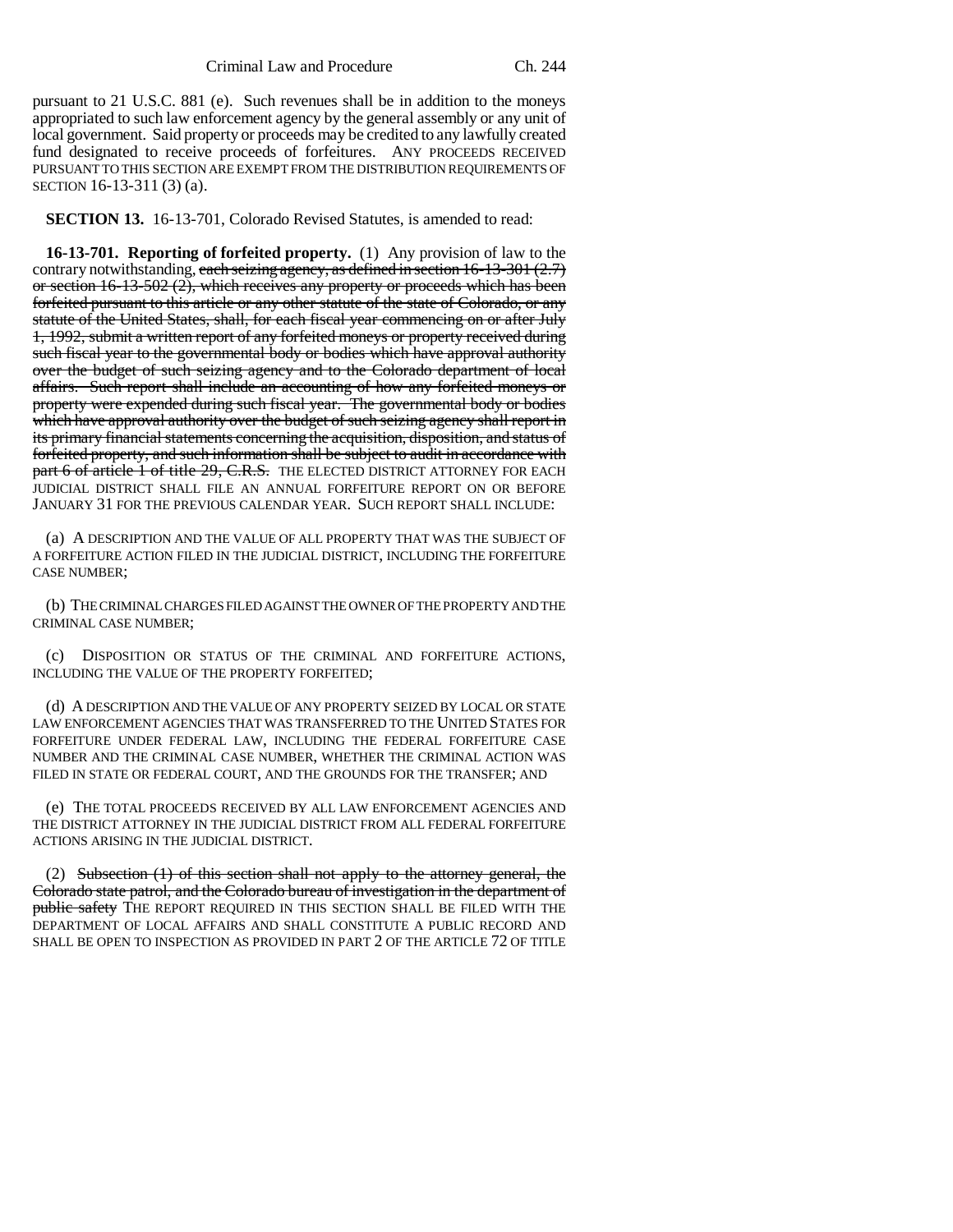24, C.R.S., COMMONLY KNOWN AS THE "PUBLIC RECORDS ACT".

(3) ANY STATE OR LOCAL LAW ENFORCEMENT AGENCY OR MULTI-JURISDICTIONAL TASK FORCE THAT RECEIVES PROCEEDS FROM FEDERAL FORFEITURE ACTIONS SHALL SUBMIT A COPY TO THE DEPARTMENT OF LOCAL AFFAIRS OF ANY ACCOUNTING REPORT FILED BY SUCH AGENCY PURSUANT TO FEDERAL LAW OR REGULATION. THE FEDERAL ANNUAL ACCOUNTING REPORT SHALL CONSTITUTE A PUBLIC RECORD AND SHALL BE OPEN TO INSPECTION AS PROVIDED IN PART 2 OF ARTICLE 72 OF TITLE, 24, C.R.S., COMMONLY KNOWN AS THE "PUBLIC RECORDS ACT". SUCH INFORMATION SHALL BE SUBJECT TO AUDIT IN ACCORDANCE WITH PART 6 OF ARTICLE 1 OF TITLE 29, C.R.S.

(4) THE ALCOHOL AND DRUG ABUSE DIVISION IN THE DEPARTMENT OF HUMAN SERVICES SHALL PREPARE AN ANNUAL ACCOUNTING REPORT OF MONEYS RECEIVED BY THE MANAGED SERVICE ORGANIZATION PURSUANT TO SECTION 16-13-311(3)(a)(VII) (B), INCLUDING REVENUES, EXPENDITURES, BEGINNING AND ENDING BALANCES, AND SERVICES PROVIDED. THE ALCOHOL AND DRUG ABUSE DIVISION SHALL PROVIDE THIS INFORMATION IN ITS ANNUAL BRIEFING TO THE JOINT BUDGET COMMITTEE.

(5) ANY REPORT SUBMITTED PURSUANT TO THIS SECTION SHALL BE SUBJECT TO AUDIT IN ACCORDANCE WITH PART 6 OF ARTICLE 1 OF TITLE 29, C.R.S.

**SECTION 14.** 18-17-106 (2) (b), (2) (d), (5), (11), and (12), Colorado Revised Statutes, are amended to read:

**18-17-106. Civil remedies.** (2) All property, real or personal, including money, used in the course of, intended for use in the course of, derived from, or realized through conduct in violation of the provisions of section 18-17-104 is subject to civil forfeiture to the state. The state shall dispose of all forfeited property as soon as commercially feasible. If property is not exercisable or transferable for value by the state, it shall expire. All forfeitures or dispositions under this section shall be made with due provision for the rights of innocent persons. The disposition of seized property shall be as follows:

(b) Any personal property seized and forfeited under the provisions of this section shall be sold by the sheriff in the manner provided for sales on execution. In lieu of ordering the sale of such property, the court may, if it finds that it can be used by a law enforcement agency, order it delivered to a law enforcement agency for such use.

(d) The proceeds realized from such sales shall be applied  $\alpha s$  follows PURSUANT TO SECTION 16-13-311 (3) (a), C.R.S.

(I) To the fees and costs of sale;

(II) All costs and expenses of investigation and prosecution, including, but not limited to, costs of resources and manpower incurred in investigation and prosecution;

#### (III) The balance, if any, to the general fund of the state.

(5) The attorney general or district attorney may institute civil proceedings under this section. ANY ACTION INSTITUTED UNDER THIS SECTION SHALL CONFORM TO THE PROCEDURES SET FORTH IN PART 3 OR PART 5 OF ARTICLE 13 OF TITLE 16, C.R.S. In